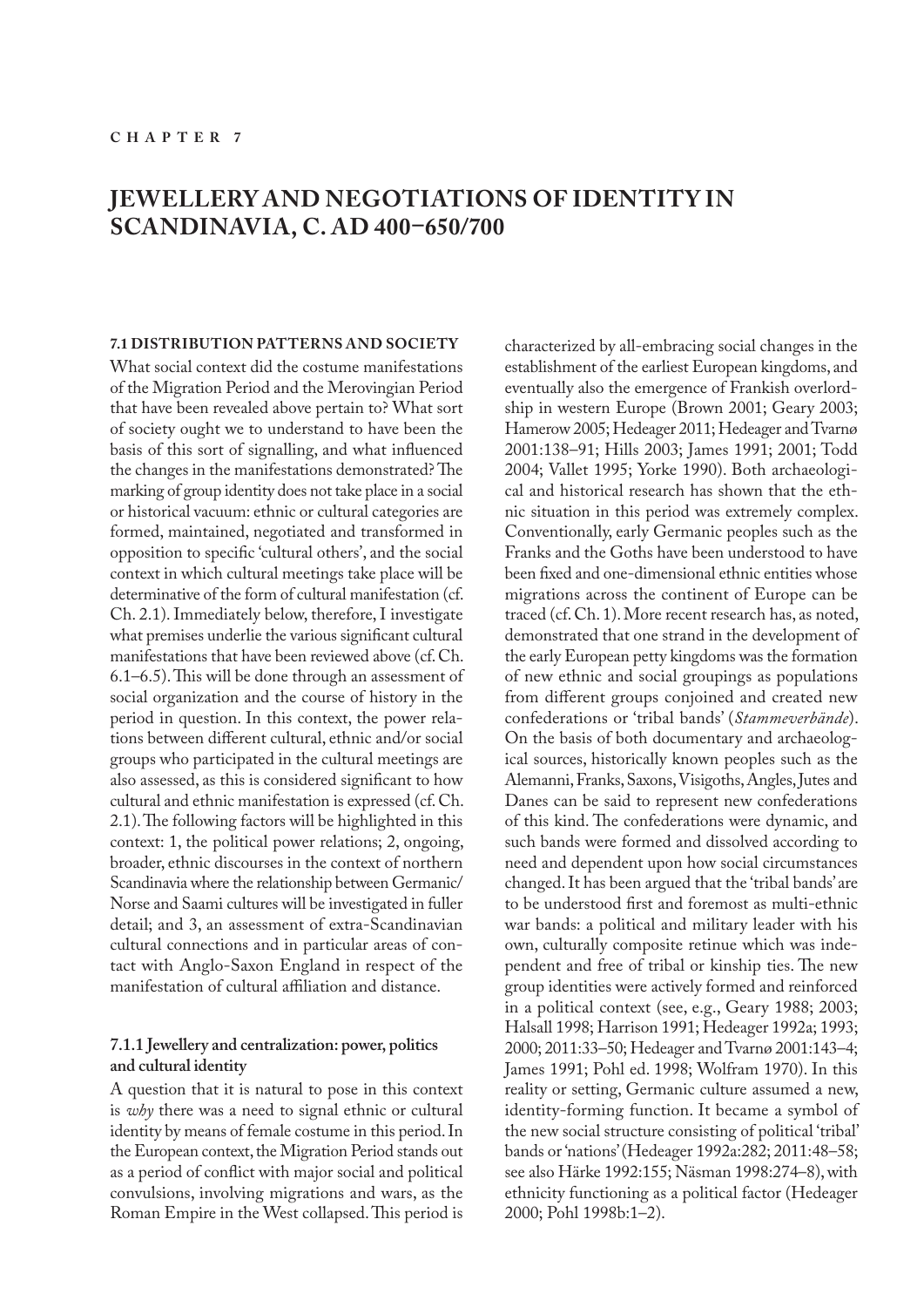As in large parts of western and central Europe, the situation in Scandinavia in the Migration Period and the early Merovingian Period was also suffused with an increasing centralization of political and economic power, and the establishment and consolidation of the earliest petty kingdoms.1 The warrior retinue was also seen as a contributory factor in the centralization of political power that took place in Scandinavia. With the introduction of this social institution, a social mobility that had not been available under the earlier clanbased society became possible. This resulted in the formation of a new warrior aristocracy with control over landholding, which in turn laid the foundation for the establishment of central kingships.<sup>2</sup>The establishment of the warrior aristocracy was a process that started back in the 2nd century AD but sped up from around the year 200 (Hedeager 1990:134–45, 183–94; 1992a:280; Hedeager and Tvarnø 2001:104–7, 113, 144; Näsman 1998:277; Steuer 1982:55–6, 522–3; 1987). A society which develops from chieftainships to petty kingdoms will often be affected by profound changes and continuous conflict between social and political entities. The struggles usually end up with one entity having to submit to the overlordship of another. The boundaries between the political and economic power centres were probably fluid, and access to resources in surrounding or adjacent areas must have been a cause of conflicts and competition between the centres. Chieftainships and petty kingdoms therefore cannot be counted as geographically fixed and rooted entities at this time; political links were dependent rather upon alliances, ties of loyalty and personal connections between the leader and his retinue, between different leaders, and between the chief and the rest of the population. This was a system with an inbuilt, flexible structure, in that the political units underwent continuous change through fluid power-alliances: the latter were continuously negotiated and redefined. Political development was, accordingly, probably not linear but instead marked by the construction of larger political and economic units with constant reversions and collapses and dissolution. All the same, gradual centralization did take place in the latter part of the Migration Period, as power fell into fewer hands (Hedeager 1990; 1992a:291; 1992b:91; 2011:49; Myhre 1991:18; 2002:160–1, 168–9, 185–6; 2003:76–7, 82–93; Näsman 1998; 2006; Storli 2006:45–6, 151).

The question we must ask is whether the political and economic entities that were the various Scandinavian chieftainships or petty kingdoms reflect ethnic and/or cultural regional groupings. According to Knut Odner (1973:158) it is likely that economic and social groups were coincident in the Migration Period. Myhre (1991:15) has also argued that people within the individual political and economic units had a 'social association and connection with the leaders in the central settled areas'. He was also of the view that this social organization might have its roots in an earlier clan-based structure, and refers to Jordanes's list of names of Scandinavian peoples of the 6th century (see also Myhre 1987a:186–7). He further postulated that early forms of state-formation take place through the conglomeration of several minor territorial units of similar social structure, language, culture *and ethnicity* (my emphasis) (Myhre 1991:10). Is it, however, unproblematic to juxtapose politico-economic groupings and cultural/ethnic categories, and to regard them as two sides of the same social block? The contemporary state of affairs on the Continent is distinguished especially, as has been noted, by the emergence of new ethno-political units. At one level, these can be claimed to represent the merging of political and ethnic groupings, yet at the same time they were founded upon multi-cultural/multi-ethnic constellations or confederations. This makes it relevant to investigate the relationship between 'tribal' groups or political confederations and cultural/ethnic groupings in Scandinavia at this date.

A comparison of the distribution patterns that have been revealed by the evidence of the jewellery against the economic and political territories that have been identified, will be able to provide a signpost to what relationships existed between cultural and/or ethnic entities and units of political power in Scandinavia throughout the period. This comparison will be able to show to what extent there was correlation or coincidence between cultural and politico-economic groupings, or to what extent they diverged from one another and/or exercised mutual influence. The comparison of the distribution patterns of the jewellery with defined political centres does, however, bring with it a risk of drawing conclusions from circular argumentation, because some of the items of jewellery could have served as part of the fundamental

<sup>1</sup> Farbregd 1980; 1986; Hedeager 1990; 1992a:286–7, 289–91; Jensen 2004:52–71, 178, 193–204; L. Jørgensen 1991:122; Myhre 1987a; 1987b; 1991l 1992a:308–13; 1992b; 2002:160–213; 2003:69–90; Näsman 1998; 2006; Odner 1973; 1974; Ramqvist 1991:305–6, figs. 1–2; Ramqvist and Müller-Wille 1988:104–6, 133–4; Ringstad 1992:115–17; Särlvik 1982:102–12, 119–25; Stenvik 1996; Storli 2006:129–53; Watt 1991:105; Wik 1985:231–8, 247; Ystgaard 2014:52–3.

<sup>2</sup> The kin-group nevertheless retained its significance within the retinue (Evans 1997:51–2, 69–70; Kristoffersen 2000:42).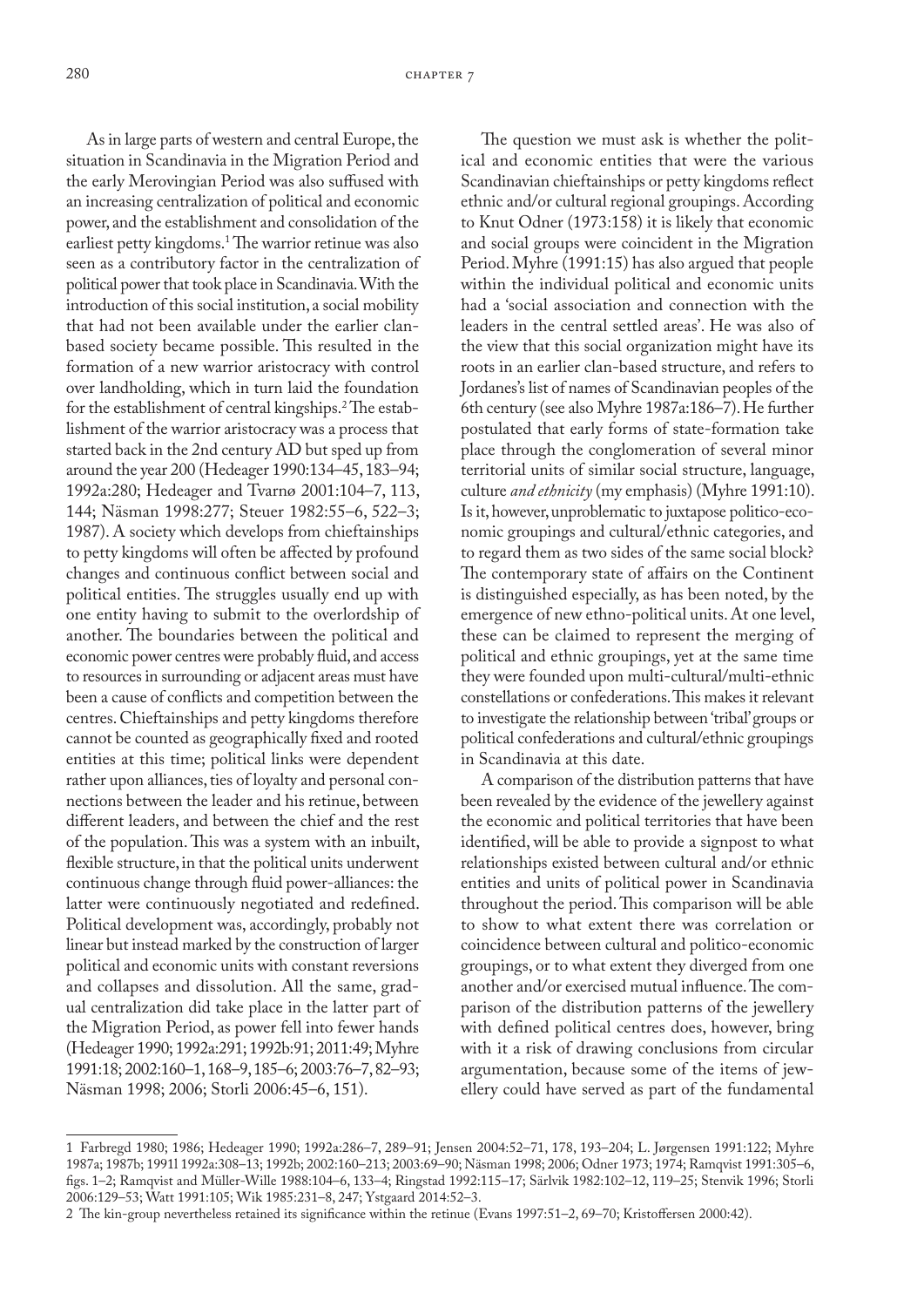evidence for the identification of the centres. Imported objects, gold and precious metal, monumental burial mounds, and favourable agricultural conditions, plus strategic position, are often regarded as indicative of centres (Hedeager 1990; Myhre 1987a:170, 182–3; 1992a:165; Ringstad 1992; Storli 2006:90–4, 99–100). From criteria of this kind, it is the relief brooches in particular that can be included in the basic material or evidence, because they are often made of silver and/or gilded, and thus fall into the key category of precious metal. A few clasps and cruciform brooches were also made of silver. Several scholars (Hedeager 1990:110–11; Myhre 1987a:169; 1992a:165; Ringstad 1992:118) base their research, however, solely upon finds of gold, a procedure which will not, apart from the gilt artefacts, include the types of dress-accessory selected here.3 The jewellery may, all the same, be part of some particularly rich grave finds, along with objects of gold and/or imported items, and in this way still be part of the basis upon which a distribution map of political centres is produced. Once again, these observations are apposite to relief brooches, which can be extremely valuable artefacts and be present in rich contexts (cf. Ch. 4.2.2). As shown, though, this is especially the case with finds from phases D1 and D2a – phases in which relatively few relief brooches are found, in other words – but also with some finds of phase D2b, when this brooch-type occurs more widely (cf. Ch. 4.2.2).

Most of the range of jewellery that has been studied here consists, however, of relatively simply modelled copper-alloy dress-accessories, which are usually from contexts that do *not* include imported items or precious metal. This is the case, for instance, with the cruciform brooches and the great majority of the button clasps, which are also by far the most numerous groups of artefacts that have been examined. It is also the case with the conical brooches and the great majority of other finds of jewellery of phase 1 of the Merovingian Period (cf. Ch. 4.3). I am therefore of the opinion that the 'double role' some pieces of jewellery will have in this comparative study will not significantly affect its result. The costume manifestations that are studied here also represent only a sample of possible cultural marking in the period of study, and furthermore are linked first and foremost to the female dress of the

period (cf. Chs. 1, 2.2.3 and 7.2, but cf. Ch. 6.7). The comparison will not, therefore, give us a complete picture of the situation, but it will be able to produce some insight into how the interplay between different social categories played out in this period.

When the distribution of jewellery in the first phase of the Migration Period (phase D1) is compared with the economic and political centres which have been proposed for Scandinavia, the ranges of the individual types of dress-accessory appear to a great extent to cut across economic and political territories (Map 7.1). An inclination towards the marking of more limited regional entities is nevertheless detectable, as shown above (Ch. 5.1). This is particularly the case in Norway, where this can be seen in the production of specific sub-types of cruciform brooch in Vestlandet and northern Norway. The individual types nonetheless cover relatively large ranges at this time. If the distribution of the individual sub-types of cruciform brooch is compared with the postulated political centres, it transpires that, for instance, Type Nygard is found within an area that comprises several centres in western Norway: one in the inner Sognefjord and a centre in Sunnmøre and at the end of Romsdal (Myhre 1987a:fig. 7; Ringstad 1992:114–21). This is also the situation with Type Røssøy, which is found over the range of several identified political and economic centres of North Norway (as defined by Myhre 2002; 2003:89; Solberg 2000:114–16; Storli 2006; Wik 1985:238).

In southern Scandinavia the outline of a distinctly Jutlandic marking is adumbrated by the distribution of ring-shaped clasps (type A2a) and copper-alloy spiral clasps (type A1) in phase D1. The latter type, moreover, is typical of the area of northern Jutland, and it is possible that these copper-alloy clasps represent a local sub-type from Sejlflod (cf. Ch. 4.2.3.3). The date at which a political and economic centralization of a 'Danish' territory came into effect is a matter of debate. Some have posited that it was as early as the beginning of the Late Roman Iron Age. In light of wide-ranging archaeological studies of the last 20–25 years, it would appear, however, most probable that it came about first around the end of the Migration Period (Hedeager 1990; Näsman 2006).4 From a study of cremation urns, coffin/cist structures and

<sup>3</sup> Ringstad (1992:118) and Hedeager (1990:110) further do not include gilt objects of silver or copper alloy, only items of gold.

<sup>4</sup> See, however, Hedeager (2002:371) for the proposition that a national unity under one king came about only from the beginning of the 8th century. Hedeager, meanwhile, also argues here that: 'For centuries, the land of the Danes, like both Anglo-Saxon England and the rest of Scandinavia, must have been a variable mass, at times divided into competing petty kingdoms, at other times combined into larger units and – plausibly already from the beginning of the 8th century – not so infrequently combined as a unified nation under a single king...' [translated]. This leaves it possible that the centralization of much of Denmark in terms of political power could also have been a reality at an earlier stage (cf. Näsman 2006).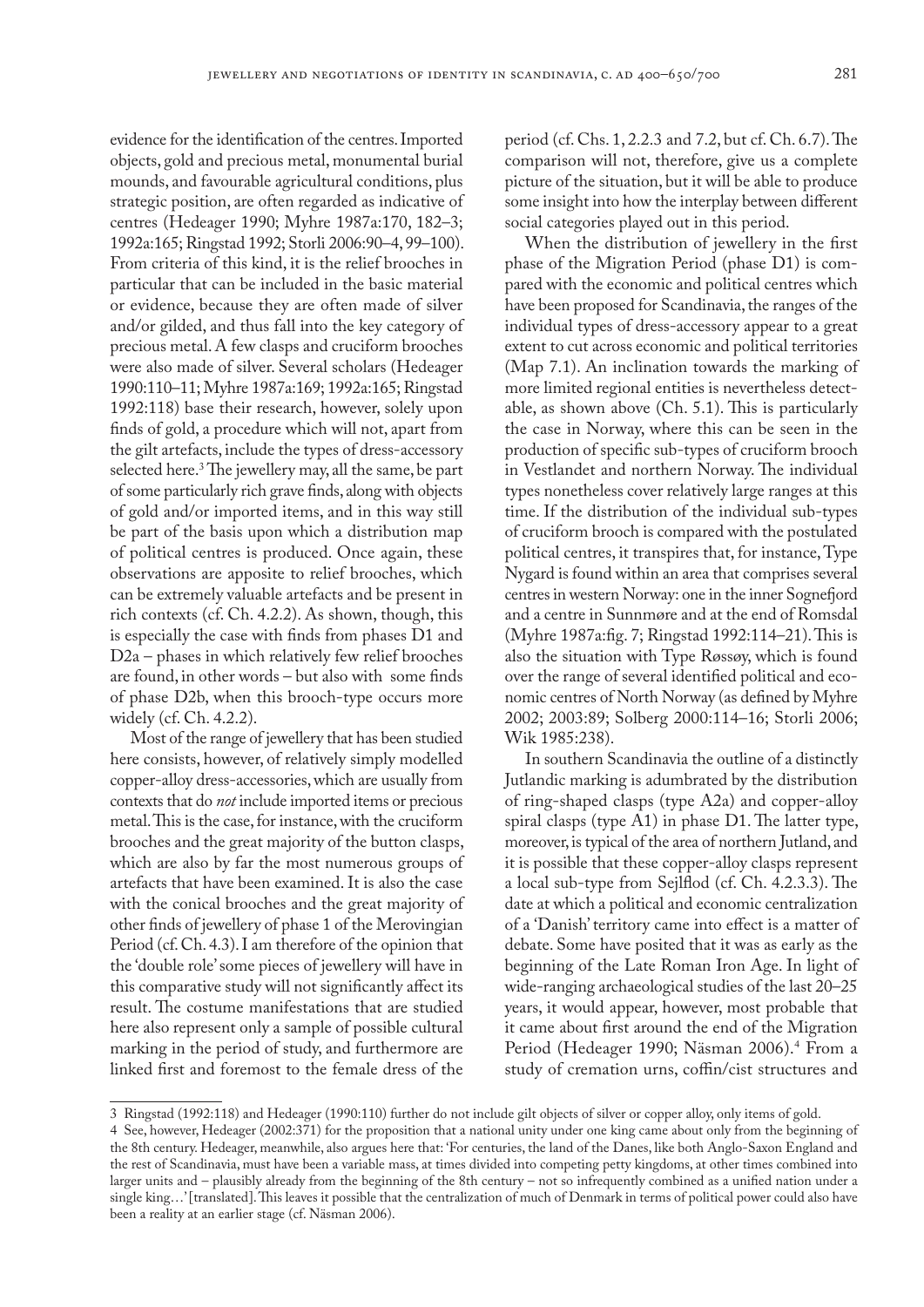

*Map 7.1 The distribution of selected types of dress-accessory in Phase D1 against political centres or core areas after Myhre (1987a:fig.7) and Ramqvist (1991:fig.1). The shaded areas show the extent of distribution of spiral clasps. Note that the political divisions of south-western Norway are according to Myhre (1987a).*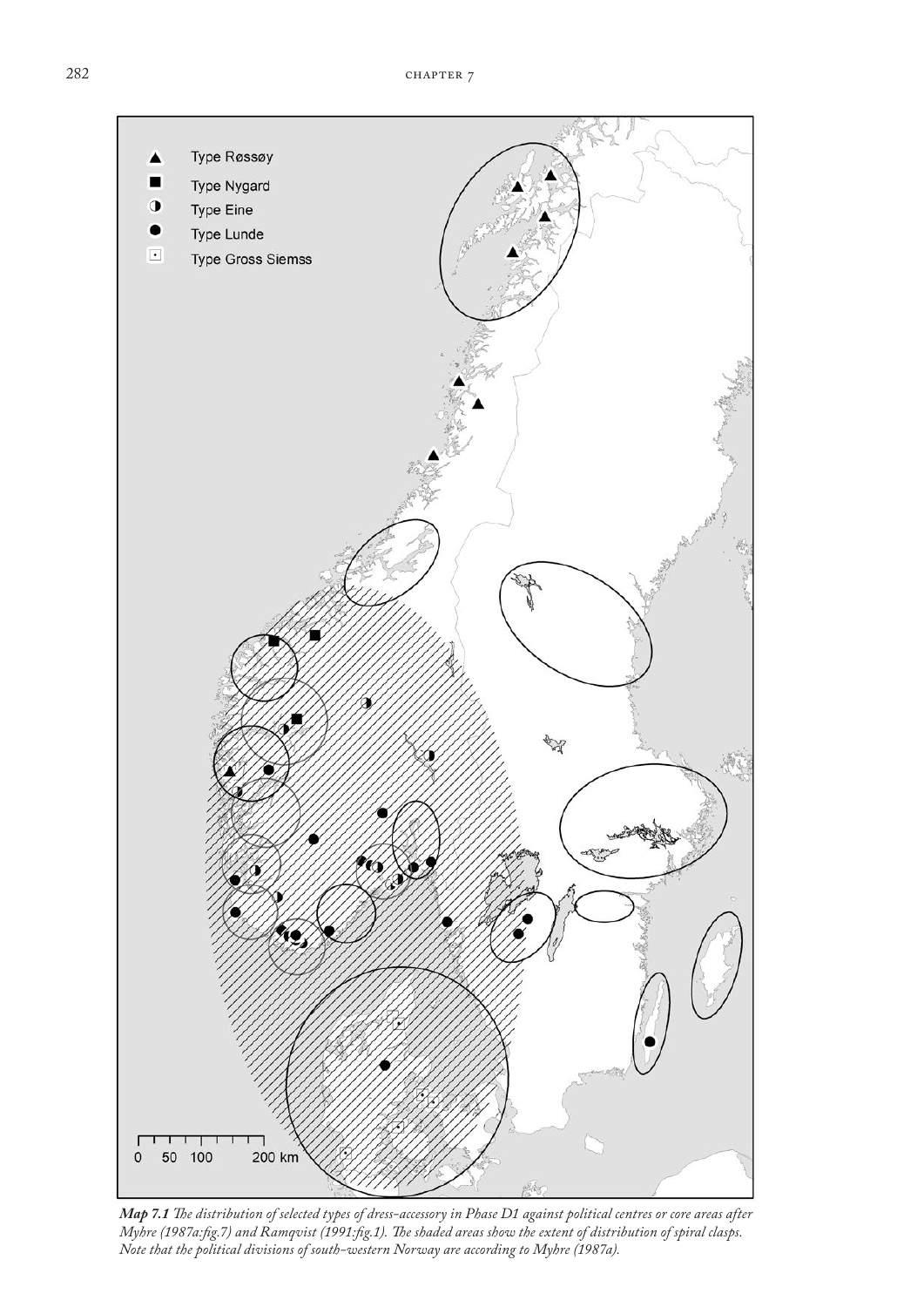pottery, Jytte Ringtved (1998a; 1998b) has divided Jutland into two social and political core zones in the Migration Period: one in northern Jutland and one in the centre and south. Ringtved (1988a:111) also pointed out that both Class A clasps and broochtypes are common to both of these areas at the end of the Late Roman Iron Age and in the Migration Period. Through a more detailed examination of the Class A clasps, however, this study has revealed that a regional division between southern and northern Jutland is, to some extent, reflected through the use of clasps too. At the same time, the whole of the territory of Denmark is characterized by the distribution of cruciform brooches of Type Groß Siemss in phase D1, a type which is also found over an extensive area of northern Germany (cf. Ch. 4.2.1.3; see Reichstein 1975:Abb. 10). The overall impression of the situation in southern Scandinavia thus corresponds, to a considerable extent, to what is seen in Norway: the boundaries between economic and political centres in phase D1 are not directly reflected in female dress. What the relationship between political and cultural groupings in the east and south-east of Scandinavia was like cannot be inferred from the types of jewellery that constitute our basic evidence in this regard, because the distributions are limited primarily to the western regions of Scandinavia in this primary phase  $(cf. Ch. 4.2.1-3).$ 

When the distribution patterns of the next phase, phase D2a, are compared with the hypothetical power centres and their associated territories, it would appear, by contrast, that the situation has changed over much of Scandinavia. It would now appear that in several cases there are striking congruencies in the distribution of individual types of jewellery and identified economic and social territorial units (Map 7.2). This is especially the case in Norway in Vestlandet and in the south-west, where several sub-types of cruciform brooch can be located primarily within a specific territory, as defined by Myhre (1987a) – for instance Type Valandsmoen in Vest-Agder; Type Sagland centred around Jæren and Type Byrkje in Ryfylket in Rogaland; Type Draugsvoll in North Hordaland; and Types Mo/Skaim in Sogn og Fjordane. It also appears that there is a certain correspondence between a postulated centre in Telemark/ Vestfold and Type Gjerla. The same relationship recurs in western Sweden, where the central zone of

Västergötland is now marked by its own variant of cruciform brooches: Types Götene/Brunnhem (see also Särlvik 1982:102–12, 119–25). The Mälar region/ Svealand stands out, too, through the use of distinctive button clasps.5 Both of these regions in Sweden have been identified as centres of the Migration Period (Gräslund 1993; Hyenstrand 1996; Ramqvist 1991; Särlvik 1982; Åberg 1953:34–79). Gotland, Öland and Bornholm are distinctively marked through the use of relief brooches with semi-circular headplates (types A-5 and A-6) while, as has been noted, there is a tendency for type A-5 to cluster on Gotland while A-6 predominates on Bornholm. Gotland, and also Öland and the coastal region of Småland, probably constituted separate political units (Welinder 2009:441). On Bornholm, this date may represent the beginning of the phase of establishment of a central kingship (L. Jørgensen 1991:121–3; Näsman 1991b:174–5). Jutland continues to stand out with its own type of cruciform brooch, Type Sejlflod, within what is gradually beginning to come into view as a 'Danish' constellation of political power (cf. Näsman 1998; 2006:220).

Even though there seems to be extensive correspondence between the distribution of special variants of dress-accessory and political groupings in phase D2a, cruciform brooches of Type Mundheim (for example) were in use within several of the definable political centres of northern Scandinavia. This is also the case, as has been shown, with some clasp-types (undecorated button clasps, and button clasps with either ring designs or animal art) and relief brooches of the plane- and ridge-foot types. The latter type, however, served principally as a status symbol of the period, and probably functioned to mark out super-regional groupings amongst the upper levels of society. As in the preceding phase, a grouping in northern Norway is marked by its own sub-type of cruciform brooch that appears to be common to several separate political units. It is still a question of debate how early the Helgeland coast and Lofoten-Vesterålen were conjoined into a single political territory that would later figure as the historically documented Hålogaland (Storli 2006). There are also a series of centres of political power that do *not* stand out with their own forms of jewellery. This is the case, for instance, with inner Trøndelag, and several centres in Norway's Østlandet

<sup>5</sup> The Mälar region also stands out through a concentration of a type of dress pin known as 'moulded head pins' (*vulsthodenåler*) (Bennett 1987:105–6; Waller 1972). The moulded head pins also frequently occur together with button clasps and relief brooches (Bennett 1987:106–7). This indicates that they probably belong to the period which covers phases D2a and D2b as the relief brooches of phase D1 have a markedly westerly distribution (i.e. they are not found in the Mälar region), and the button clasps are primarily of the final two phases of the Migration Period. In addition to the pins, relief brooches and clasps, Bennett (1987:105–7) identifies Husby brooches and belt rings as typical of female dress in the Mälar valley in the Migration Period.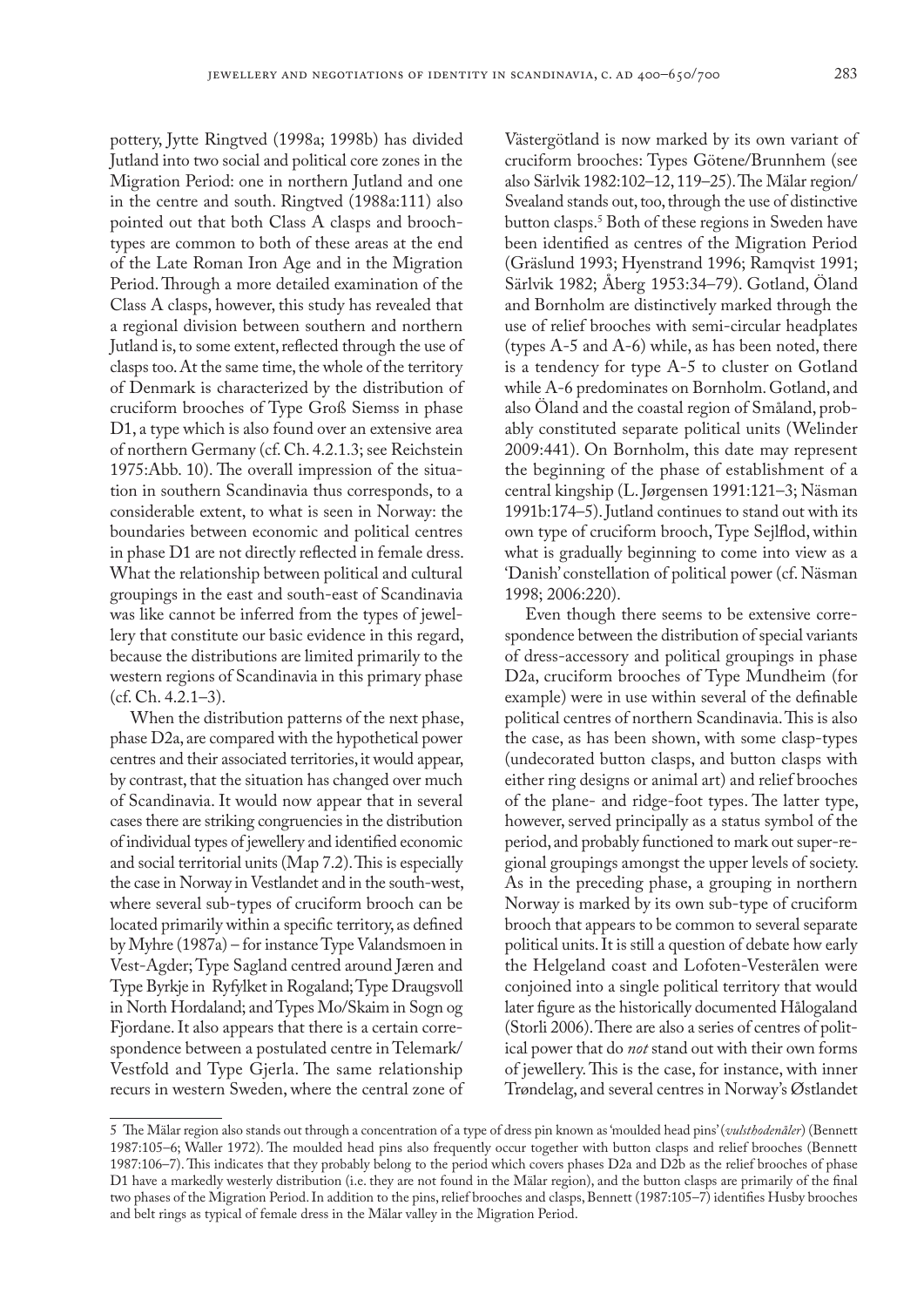

*Map 7.2 The distribution of selected types of dress-accessory in Phase D2a against political centres or core areas after Myhre (1987a:fig.7) and Ramqvist (1991:fig.1). Note that the political divisions of south-western Norway are according to Myhre (1987a).*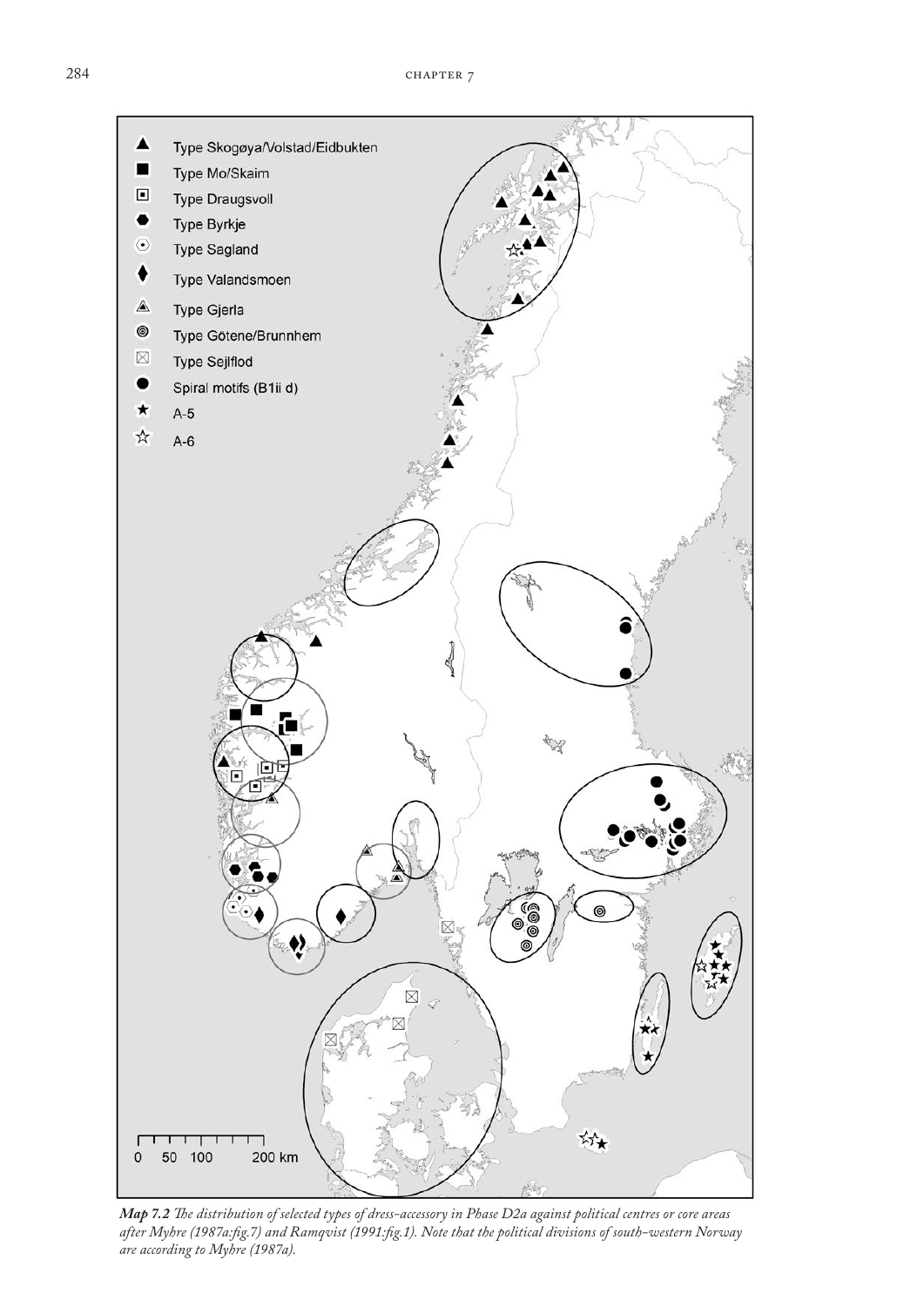including the Østfold/Bohuslän area. As has been noted, Åberg (1953:34–79) pointed out that Norrland is distinguished by its own jewellery-types, but this 'kingdom of Norrland' (Ramqvist 1991; Åberg 1953) is only weakly indicated in the distribution patterns of the types of dress-accessory studied here.<sup>6</sup> In this particular case, this situation can be explained by the fact that other types of jewellery are involved, such as a distinct type of equal-armed brooch with animal-head terminals (Fig. 6.1).

The congruence between the distribution of regional types or variants of jewellery and politico-economic centres seems to be maintained in phase D2b. As shown above (cf. Ch. 5.1 and Map 5.5), in many cases it is the same areas that stand out, such as Sogn, Rogaland and the Mälar region, although there are also certain changes in relation to the preceding phase. This perhaps especially concerns the manifestations which now come into view in an extensive central and northern Norwegian area, plus central and northern Sweden, through the use of relief brooches of the Bothnian group and the northern ridge-foot group. These manifestations cut across the posited political boundaries between, inter alia, Svealand, Trøndelag and Helgeland-Lofoten-Vesterålen*.* This also includes the political unit in Norrland, although it has been argued that the 'kingdom of Norrland' was then a reduced power which was gradually becoming subject to the more powerful kingdom of the Svear (Ramqvist 1991:317; Åberg 1953:154). Some of the centres that recur in the distribution patterns of the jewellery evidence of the previous phase appear now to have disappeared: e.g. Bornholm, Västergötland and Vestfold-Telemark. As only selected types of dress-accessory have been examined, it is not possible to exclude the possibility that these central areas might be visible in the distribution of jewellery of other types. As in the preceding phase, there are also a number of centres that have no manifestation in the use of distinct items of jewellery. As before, this is the case with the postulated political entities in Østlandet, for instance in Ringerike and Romerike, and the coastal zone in the Oslofjord area from Akershus to Østfold-Bohuslän.

If the relationship between political and ethnic/ cultural regional groups, as it emerges through female costume, is investigated in more detail – which I shall illustrate through the course of development in western Norway – it is interesting that the hypothetical territories identified here had apparently, in Myhre's view (1987a:186), been in existence as equally important

and powerful political centres *early* in the period; while in the course of the 5th and 6th centuries there was apparently a process of centralization of power which led to some centres thriving at the expense of others. If Myhre's observations are valid, there was a sort of *inverted* political development in comparison with what went on regarding the marking of identity through the use of jewellery: as we have seen, both regional and local costume manifestation strengthens from phase D2a onwards, and regional marking continues into the concluding phase of the Migration Period. This means that regional and local marking through the use of female costume intensified at a stage at which several of the centres appear to have been combined under common political control, and small states or petty kingdoms may have been formed. Myhre (1987a:171; 1992a:165, 167) also noted that the centres in Nordfjord, at Lista-Lyngdal, and in Jæren stand out in the 6th century through rich graves with imported material: something which should then indicate that these centres held 'overlordship' over surrounding ones. This political marking appears, however, to have no direct connection with the manifestation of cultural identity through the use of jewellery in these three (or four) areas at this date. The postulated centre in Nordfjord does not stand out in the jewellery evidence in either phase D2a or phase D2b since only a couple of finds of cruciform brooches of phase D2a and one (stray) find of a relief brooch of phase D2b have been made.7 Jæren, by contrast, is highly prominent, as the study above has shown, through massive marking in both of these phases in the 6th century. Lista-Lyngdal has the appearance of a third variant, with a certain level of manifestation of regional and local affiliation in the use of jewellery but of more moderate character compared with Jæren. There is therefore no one-toone relationship between centres of political power and ethnic/cultural/regional manifestations of group identity in the 6th century (i.e. in phases D2a and D2b) in western Norway.

There is, all the same, one contact point between the two levels of social identity (i.e. political and cultural/ethnic regional identities): the political situation appears to have influenced the ethnic and/or cultural marking which was expressed through female costume in the Migration Period. This is shown in the fact that the regional manifestation that intensifies in phase D2a does to some extent reflect a political and economic structure that was probably already in existence from the transition between the Late

<sup>6</sup> Through clasps of sub-type B1iv b, the 'Norrala Type', which comprises just three finds.

<sup>7</sup> All three finds are from Gloppen *kommune*: B6588: Skrøppa; B7008: Steinsåker; B12549: Gjemmestad.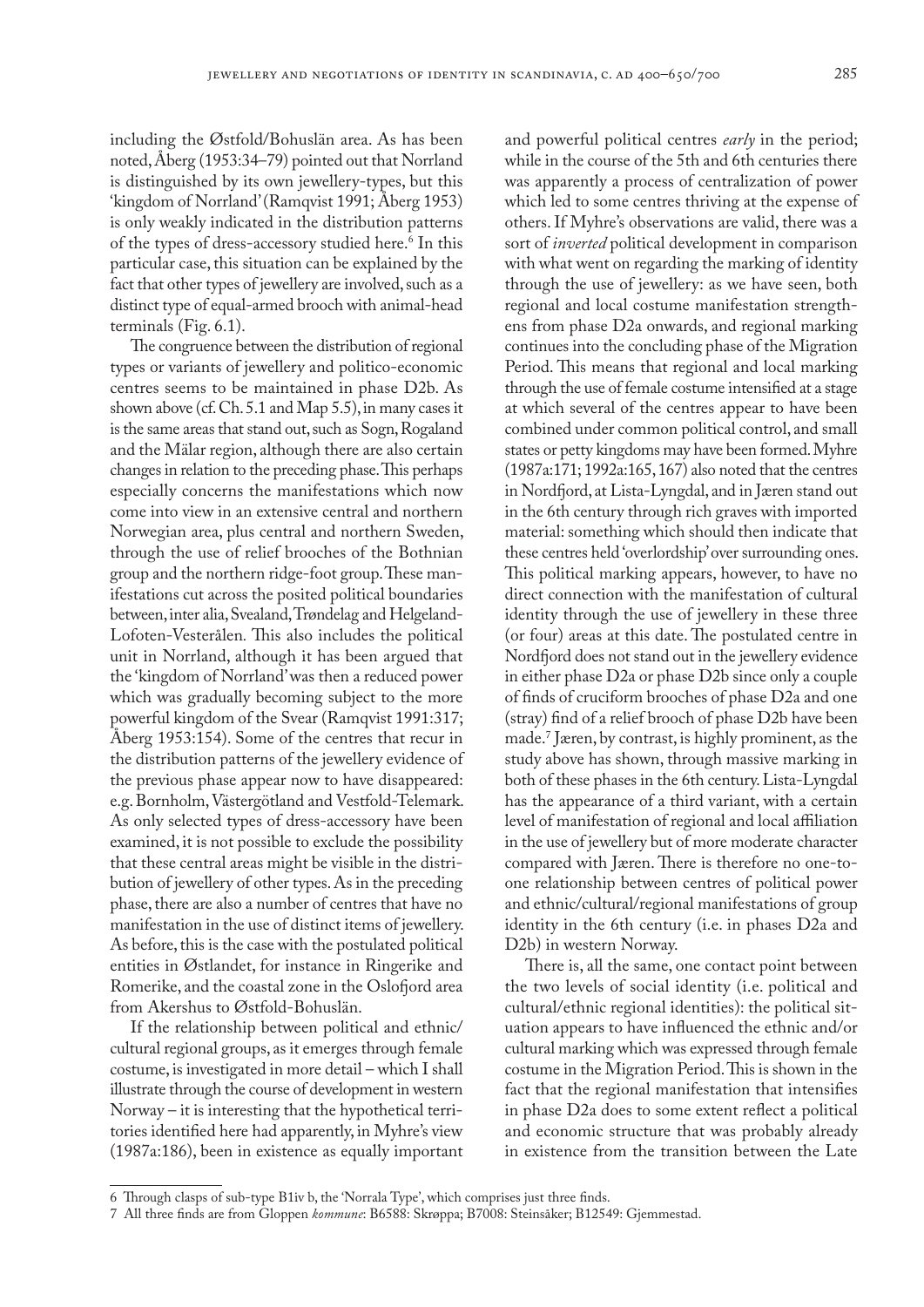Roman Iron Age and the Migration Period. (Once again here, I am limiting myself to western Norway.) This may mean that ethnic or cultural groups were formed and became distinct under the influence of the process of political centralization that was operative in Migration-period society. It is, however, also possible – and conceivably more likely – that, as Myhre (1987a:186–7; 1991:15) has argued, the regional groupings and their signalization were based upon older 'tribal' differences. This would then mean that the political context had the effect of bringing out latent or already present, but materially unarticulated (through jewellery, in any case), regional group identities as something that it was important to negotiate and promote in a changed social reality and new political climate. Put another way, the development may be seen as an expression of unconscious or latent cultural dispositions – which this sort of 'tribal' affiliation could represent – becoming concretized and promoted as logically coherent in contrast to specific 'others' in the 'cultural encounters' that the process of centralization and the struggle for political power brought in their train (cf. Ch. 2.1).

Myhre (1987a:187) also suggests that the political and economic territories in Grenland, Agder, Rogaland and Hordaland may represent the 'tribal' centres of the *granii*, *augandzi*, *rygi* and *arochi* of Jordanes respectively. If these historical peoples referred to by Jordanes and Procopius through place names are compared with the regional groupings that appear in the archaeological evidence of jewellery in the latter two phases of the Migration Period, there are further palpable points of agreement. Several of the areas which stand out through clusters of specific types or variants of jewellery correspond more or less to areas that are associated with particular people: this is the case, for instance, with Götaland, Svealand, Denmark, Hålogaland, Rogaland, the provinces of Agder, and Hordaland. The aim of this study is not to identify specific peoples known from historical sources. This said, a comparison between the distribution patterns of jewellery and areas attributed to specific historical peoples indicates that there is an articulation of identities in documentary sources which matches, to some degree, one (of several) costume manifestations of cultural grouping in the archaeologically found jewellery of the last two phases of the Migration Period: from phase D2a onwards. The development of intensified material articulation of regional grouping upon a foundation of older 'tribal' affiliation may indicate that ethnic and/or cultural identity turned into a factor of political power (cf. Pohl 1988b) around this juncture.

Hines (1993a:91–5) has discussed the connection between, on the one hand, the intensification, or flourishing, that is found in the creation of artefacts and the distribution of jewellery at the beginning of phase D2a, and, on the other, the political development of the Migration Period. He has pointed out that this explosive phase of jewellery production coincided with other social changes, which were probably linked to the emergence of a more individualistic or individually oriented social system. This is linked to the introduction of the retinue system and growing state-formation. The cultural flourishing, he argued, points to a situation under social stress that was characterized by intense political competition, a competition that grew sharper with the foundation of the earliest Scandinavian kingdoms. The reduction in the distribution of and production of types of jewellery in phase D2b can be interpreted, he suggested, as a sign that the political situation had stabilized, and that the new aristocratic leaders of this phase were consolidating their positions. The analysis above, however, has shown that, although the quantity of items of jewellery is less in phase D2b than in the previous phase, regional marking was still, to a considerable extent, maintained. Moreover the foregoing analysis of the degree of correlation between politico-economic centres and groupings as reflected in the distribution of jewellery has shown that there was probably no one-to-one relationship between political and cultural categories in the Migration Period. Hines may nevertheless be right that the circumstances of political competition led to the increased production and consumption of jewellery: the increasing degree of regional marking through the first half of the Migration Period may reflect that the process of centralization which was underway activated a need for greater emphasis or visualization of regional and/or ethnic identities which found themselves at risk of disappearing or being swallowed up in this process of the union of, or dissolution of, formerly separate cultural entities. In that light, the political situation could have been determinative of the intensification of marking that came about (cf. Ch. 2.1). Considered in this context, the massive regional (and local) marking that is found in Rogaland in phases D2a and D2b, particularly on Jæren, also becomes more comprehensible: for much of prehistory, this stands out as a key area of contact with Jutland. The need for self-marking to emphasize one's distinctness from the growing political power centre which the kingdom of the Danes represented might therefore have been greatest precisely here (cf. Hedeager 1990; 1992a; 1993; 2011; Näsman 2006).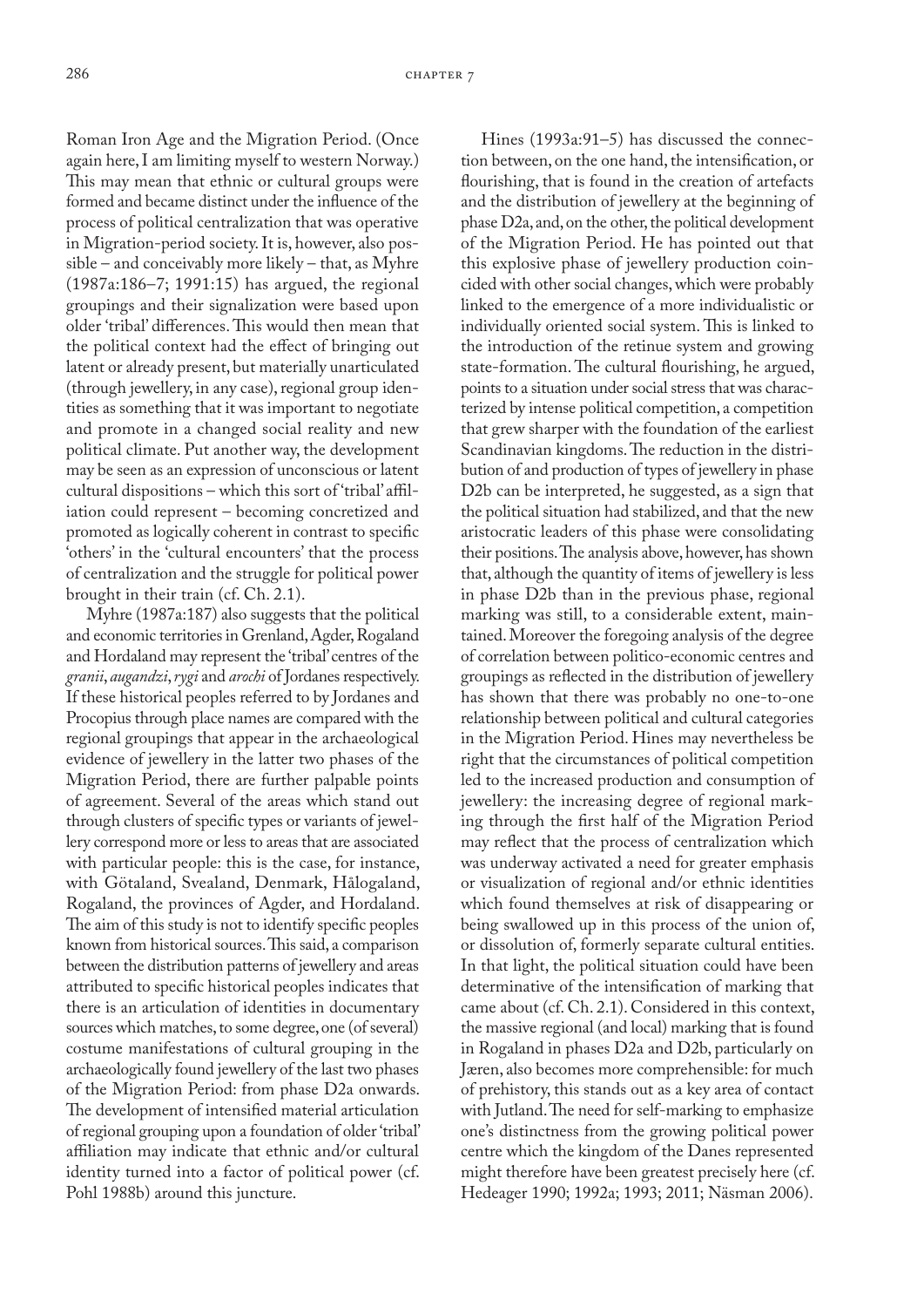The continuation of regional manifestation in phase D2b can be interpreted as reflecting a political situation which was still a stress factor for the existence of regional cultural groupings. The situation had changed, though, as is reflected in 'new' or formerly unarticulated groupings coming into view. A clearly marked area with its heart in Trøndelag and Jämtland now emerges, for instance, through the use of relief brooches of the northern ridge-foot group, and to a certain extent through the Bothnian group with its centre of gravity to the east of the region in Gästrikland and Medelpad. Ramqvist (1991:315–17), as noted, has argued that there was a petty kingdom in central Norrland, in the first half of the Migration Period, with its principal centre at Högom, but that it became subject to the kingdom of the Svear, with its centre around Mälaren and Gamla Uppsala, towards the end of the period. He has also argued for sociopolitical contacts between Norrland and Trøndelag. Some scholars have also claimed that the kingdom of the Svear gained power over Götaland around the same time (Gräslund 1993:195), while others have noted the possibility that Västergötland fell under Danish overlordship in the course of the Migration Period (Hyenstrand 1996:131–2). The flourishing in the use of jewellery at this date perhaps suggests an underpinning of cultural connections between Norrland to the east and Trøndelag to the west. This could be the product of distancing from an ever stronger political power player represented by the kingdom of the Svear, which could also have posed a threat to cultural links across the Scandinavian peninsula, cutting across existing and shifting political boundaries.

It is also a point of interest, however, that throughout the Migration Period there were centres of political power and political entities which were *not* reflected in the distribution of distinct variants of jewellery. Several of these areas also have very few finds of jewellery altogether. This is true, to an extent, of Denmark, where the general lack of grave finds, offset by the finding of rich hoards, including gold hoards, has been interpreted as evidence of the progressive centralization of political power, and of one or more centralized kingdoms being established and consolidated as early as during the Migration Period (Hedeager 1990:204–6; 1992b:94; Näsman 1998; 2006). Solberg (2006:176; cf. below) has argued for similar situations in the areas of inner Østlandet in Norway. These are districts which, in a similar way, are characterized by a general lack of rich grave finds and a paucity of finds of jewellery. But there are gold hoards in these areas too. What might the general absence of jewellery in such areas signify? A paucity of richly furnished grave finds is

often interpreted as a token of there having been no need for social marking, because the political situation was stable and the leaders had consolidated their positions of power (cf. Hedeager 1990:204–6; 1992b:94; 1993; L. Jørgensen 1991:123; Myhre 1992a:164, 171; 2003:85–6; Nielsen 1991:146; Ringtved 1988a:201; Solberg 2000:176). The absence of graves with jewellery *cannot*, however, be taken as showing that women in these areas did not use jewellery on their dress. In Denmark we do have different types of brooch in hoards throughout the Migration Period, indicating the brooches were used in this area, even though they do not constitute a substantial group of finds in either hoards or graves. The predominant trend is for cruciform brooches to be deposited alone, while the relief and de luxe brooches are often found in association with beads and gold bracteates (cf. Ch. 4.2.1–2). Even if the costume had indeed been subject to change – with the use, for instance, of different types of textile or a new cut etc. – all the same, possible changes of that nature would appear not to have had any effect on the use of jewellery.

In Hedmark and Östergötland too, areas with few finds of jewellery from the Migration Period, relief brooches occur in hoards of the last phase of the Migration Period. These relief brooches are of types that are common in neighbouring areas (cf. Ch. 4.2.2.8). This *may* be due to the fact that the same brooch-variants were in use over larger areas than where they are represented in burials. As already noted (Ch. 4.1.3), dress-accessories are also found at production sites in areas where those same items do not appear in graves. An example of this is the finding of equal-armed relief brooches of phase D2b at Sättuna in Östergötland and Uppåkra in Skåne (cf. Ch. 4.2.2.7). There may, then, be diverse reasons – besides a lower degree of social marking consequent upon political stability – for the brooches not having finally been deposited as grave goods in the various regions. The items of jewellery could possibly have remained in circulation through passing by inheritance, for instance from mother to daughter (cf. Ch. 6.5). In this way they could still be significant in signalling origin, cultural or ethnic affiliation, or tradition, even though these were no longer values people needed to emphasize through the burial ritual (cf. above, Ch. 2.2.2).

The preceding investigation has shown that, despite there being relatively few jewellery finds from Denmark, Jutland itself, and indeed Bornholm, still stand out through a number of distinct types of jewellery throughout the Migration Period – including their own types of cruciform brooch and variants of clasp (cf. Chs. 4.2.1, 4.2.3 and 5.3). This could represent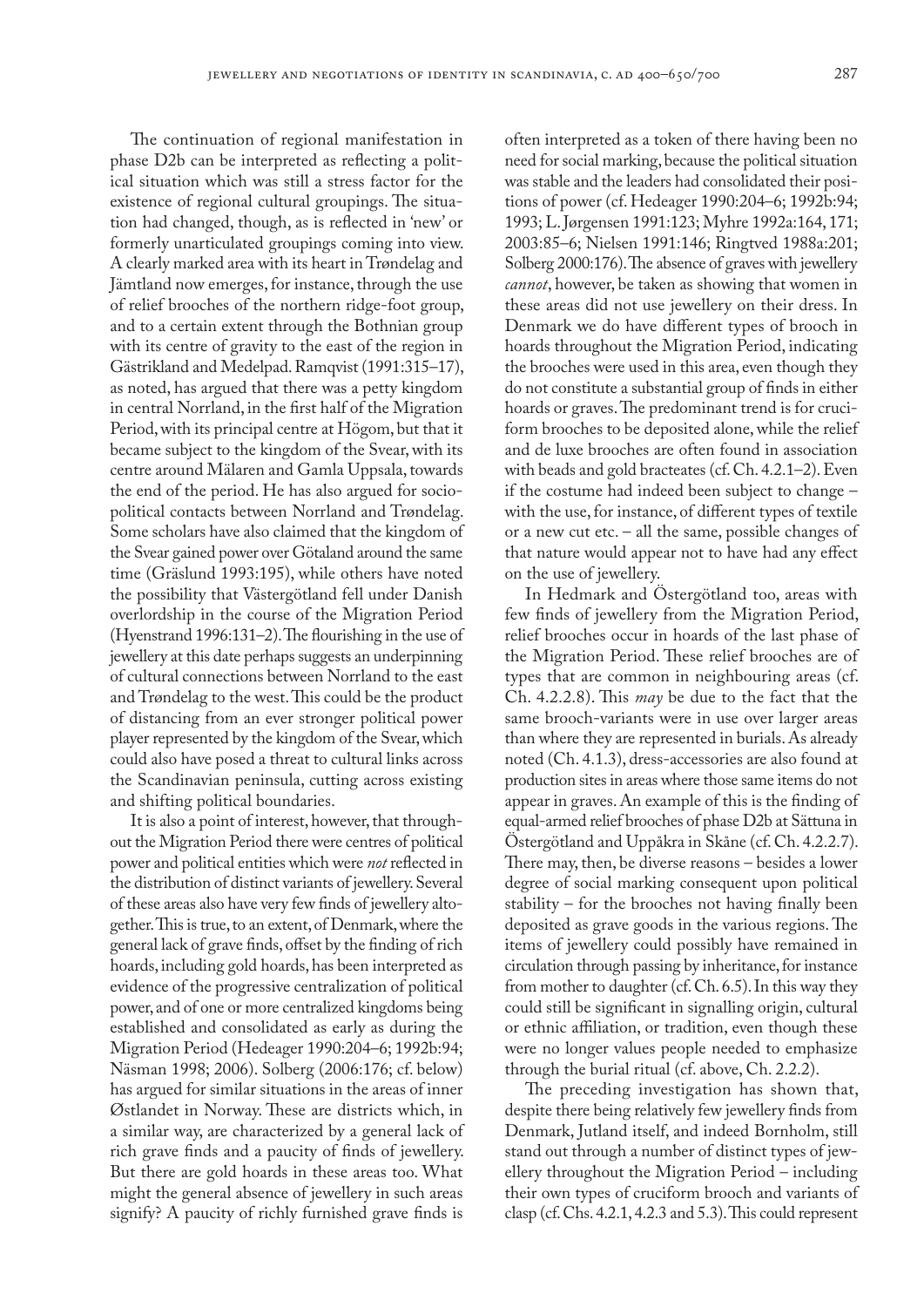the manifestation of cultural groupings within the emergent 'Danish' power bloc (cf. Näsman 1998:272; Ringtved 1988a:201–2).

At the beginning of the Merovingian Period, the picture changes again, and the range of jewellery is now dominated by four major constellations, in the north, south, east and south-east of Scandinavia respectively (cf. Chs. 5.2–3 and 6.5, and Map 5.6). Nielsen (1991:133–4, 151; 2002:20–1) has argued that regional variance in the jewellery evidence from southern and eastern Scandinavia in the Merovingian Period represents difference between ethno-political groups, and that the distribution patterns reflect a political expansion in the course of the period. As I have attempted to demonstrate here, the relationship between political and cultural groupings can be highly complex, and those entities will not necessarily be corresponding or isomorphic categories. In the context of Norway, for instance, it is assumed that there were several petty kingdoms or chieftainships at this date (phase 1 of the Merovingian Period) – including one in eastern Norway centred upon Åker by Lake Mjøsa; others in Romerike, at Borre in Vestfold and at Bertnem in Nord-Trøndelag; one or more southern and inland Trønder centres around the Trondheimsfjord; also around Tjøtta, Steigen, Lofoten-Vesterålen and Bjarkøy in Troms; and several political units in western Norway – and that the boundaries between the kingdoms were probably fluid (Lillehammer 1994:181, 206–12, 223; Myhre 1992a:168–73; 1992b:308–13, fig. 60; 2002:201–13; 2003:87–9; Näsman 2006:fig. 6b; Skre 1998:252, 292, 322; Storli 2006:151–3, 184–5; Welinder 2009:441). The study above has shown, however, that the phase is characterized by what is practically common Norwegian or common north-western Scandinavian costume marking involving the use of conical brooches.

The situation in southern Scandinavia at this time may have been different. Here there is also a cultural or ethnic regional identity manifested through female dress in what appears, in effect, to coincide with the historical Denmark (including Skåne). This may represent the areas which fell under Danish overlordship and shared political government (possibly with the exception of Bornholm) (Näsman 1991b:174–5; 1993:33–4; 1998:272–3; 2006:fig. 6a, 200, 226–8).8 This possible central political authority is not, however, reflected directly in the distribution of jewellery

evidence from the Migration Period, as Jutland and Bornholm, as noted above, diverge in the use of their own types. Since the distribution of the various southern Scandinavian types of dress-accessory of phase 1 of the Merovingian Period has not been examined in detail here, it is not impossible that some such manifestation that was specific to Jutland and to Bornholm took place. Nevertheless the cumulative distribution of the jewellery, as it can be perceived through Ørsnes (1966) and Nielsen (1991), indicates that there was in any event a manifestation in costume of a common southern Scandinavian grouping at this date. What we see, then, is the articulation of cultural and/or ethnic regional identity which may also have been a political identity or reality as early as towards the end of the Migration Period (cf. above). If Denmark was subject to relatively stable rule and constituted a unit of political power from the end of the Migration Period and in the early Merovingian Period (cf. Näsman 1993:34; 1998:273; 2006:220), the development that took place in southern Scandinavia can be interpreted as a case of the political situation having influenced the experience of cultural affiliation. In that case, this also led to, or contributed to, the formation of a shared, southern Scandinavian identity in the wake of the unification of the region under a political entity. Nielsen may indeed be right that the evidence of the jewellery in the context of southern Scandinavia possibly represents an ethno-political grouping at this particular, initial stage of the Merovingian Period. This coincidence between the cultural/ethnic and political categories is not, however, found (as has been shown) at any earlier stage, and it likewise is not necessarily the case in the subsequent phases of the Merovingian Period.9 If the centralization of political power, by contrast, came later in this area (cf. Hedeager 2002:371), the same sequence is suggested as in Norway, where a common identity precedes political unification.

It has been noted that there are two areas in eastern Scandinavia which are quite distinct at the beginning of the Merovingian Period (phase 1), on account of their particular jewellery-types. One of these comprises Gotland and Öland. The other is an area of the mainland that is centred upon Svealand/the Mälar region but also includes, if to a lesser degree, Österand Västergötland. From Norrland there are now very few finds of jewellery altogether, a point that must be linked to the fact that there is an overall reduction of

<sup>8</sup> It must, however, be regarded as doubtful that this whole area was under single political governance at so early a date: cf. Hedeager 2002:371, above.

<sup>9</sup> A corollary of this is that the distribution patterns of items of jewellery cannot then directly be interpreted in terms of political expansion during the Merovingian Period (cf. Nielsen 1991).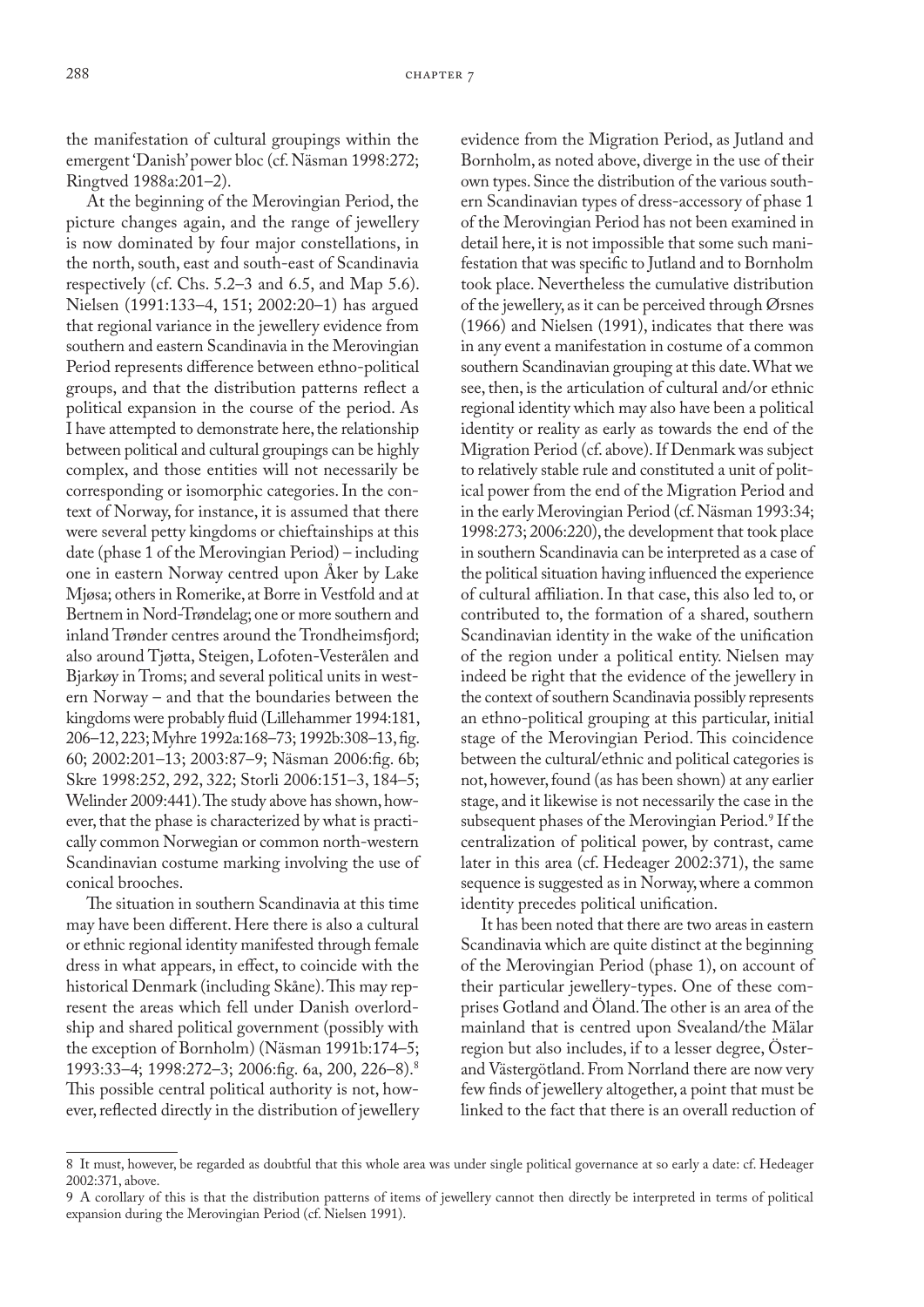finds from this area (Åberg 1953:154). What the political circumstances were in these areas in the earliest phase of the Merovingian Period has been a subject of discussion. The kings of the Svear established themselves, with Uppsala as their royal seat, in the course of the Migration Period, and the burials in both the Western and Eastern Mound from the first phase of the Merovingian Peirod (Arrhenius 1995b:320–30; Gräslund 1993:192; Hyenstrand 1996:91; Ljungkvist 2005:255–256; 2008; Ljungkvist and Frölund 2015) can be interpreted as a sign that the royal dynasty was still marking its position of power at that date. It has been claimed, as noted previously, that the Svear dominated (meaning that they were placed in a position of overkingship) Väster- (and Öster-) götland and Norrland at the end of the Migration Period (see also Gräslund 1993:195). It is not clear whether this position was maintained in phase 1 of the Merovingian Period for, as already acknowledged, Danish overlordship in Västergötland has also been considered a possibility (Hyenstrand 1996:121–2, 131–2). Through the use of jewellery, a common eastern Scandinavian/Swedish identity was reinforced, but what is perhaps most striking when we compare the distribution patterns of the jewellery with the political situation is the extensive marking that was going on in the *core areas* of the two 'great powers' – the Danes (including Skåne: cf. above) and the Svear – while the manifestation of group identity (by means of jewellery) in the areas of central Sweden in between was kept at a 'low level'. This may initially appear to be paradoxical in light of the theories of ethnicity which emphasize precisely the role of marking in *boundary zones* (cf. Ch. 2.2.1). The distribution pattern can be explained, all the same, in terms of the level of contact having probably been greatest precisely between the two different centres: it was here that mobility was most pronounced, and cultural contact most frequent, because the centres served as cultural meeting points. In this regard, it is interesting that several conical brooches have been found in the vicinity of postulated 'Norwegian' centres that were not marked through their own types in the range of jewellery at the end of the Migration Period: Åker and the region around Hamar in the Mjøsa region; Hundorp in Gudbrandsdalen; the Fredrikstad-Sarpsborg area in Østfold; the Brunlanes-Tjølling area in Vestfold; and around Tyrifjorden in Ringerike. This can be seen as reflecting the fact that it was now desirable to signal a common identity shared with other southern, western and northern centres in Norway, on Jæren for instance (Sola), in Helgeland and Lofoten-Vesterålen (where also conical brooches have been found). There is also a relatively high level of

'overlapping' of types of dress-accessory between the mainland region of eastern Sweden and Öland with Gotland (Nielsen 1991:148–9). As has been noted, these islands conceivably stood as distinct political entities. The islands thus signalled a distinct identity, but at the same time there was a level of communality in a shared identity between the populations on the mainland and on the islands.

Consequently, there appears to have been no oneto-one relationship between the ethnic or cultural regional costume marking and political entities at the beginning of the Merovingian Period, even though some groupings that are articulated through the medium of material culture – such as that which can be discerned through the distributions of certain types of dress-accessory in Denmark and Skåne – may have corresponded to some political entity (see, however, Harrison 2009:67, who argues for the existence of a separate petty kingdom in Skåne with its principal seat at Uppåkra). The shift that took place in Scandinavia at the transition to the Merovingian Period, when the whole area divided into four major 'jewellery zones' which clearly sought to distance themselves from one another through the use of different types of dress-accessory (cf. Chs. 4.3.2 and 5.2), may, conversely, represent a *change in mentality* in relation to cultural groupings. This change may reflect the fact that the relationship between 'them and us' was now relocated to a more super-regional level so that the 'we' included more people, and according to which there was greater focus upon larger cultural units. At the same time there appears to be more distance between the different groupings. The change also reveals a shift from socio-political (hierarchical) units to geo-political groupings (regions). The jewellery of the early Merovingian Period is characterized rather by 'simplicity', and no longer appears to be greatly adapted to the marking of 'status' (with the possible exception of the use of disc-on-bow brooches on Gotland: cf. Chs. 4.3.2 and 6.5). Through this shift, it would appear that whatever differentiated between minor regional/ cultural groupings lost emphasis, while communality across both earlier and contemporary cultural and political boundaries was reinforced. The development in Scandinavia thus appears to have been parallel to what was happening on the Continent – where political processes led to the foundation of the earliest European kingdoms (cf. above). A similar process is also noted in Anglo-Saxon England (Geake 1997:129–36; see also Hines and Bayliss eds 2013:543–5 and Ch.7.1.3 below).

The almost total replacement of types of dress-accessory that took place at the transition to the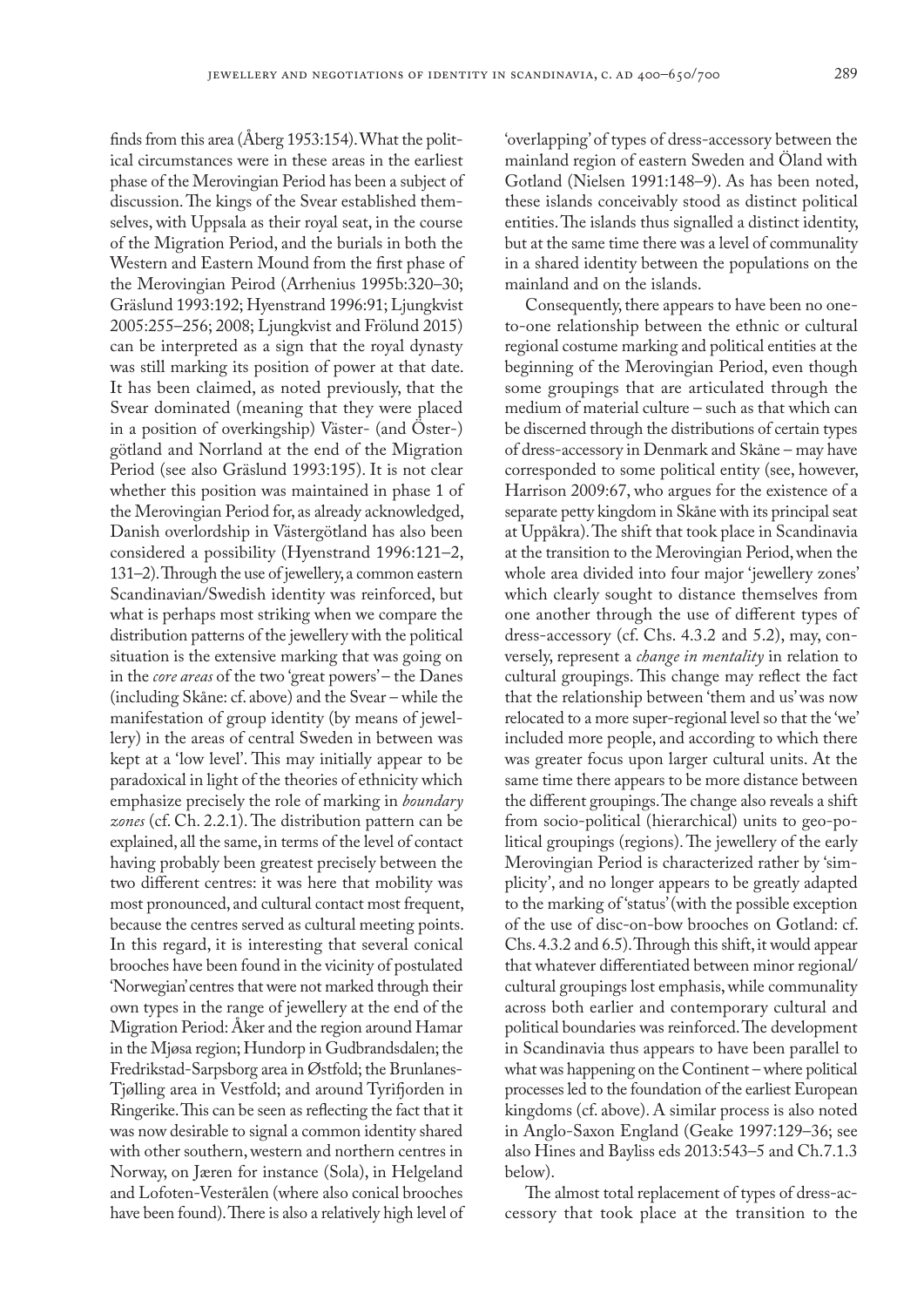Merovingian Period can be viewed in connection with the fact that '[i]nnovation in dress often expresses more fundamental changes in society, and usually goes along with actual or intended social advancement of new groups' (Schubert 1993:19–20 in Pohl 1998a:49; see also Ch. 2.2.1). This is consistent with Hines's interpretation of the replacement of dress-accessories at the transition to the Merovingian Period as a break with an old costume tradition and with what that custom previously meant to society (cf. Ch. 6.6). Regarded thus, the change may reflect the seed of a political change that anticipates eventual processes of state-formation similar to those that are seen on the Continent, where previously multi-ethnic confederations of peoples such as the Franks, the Visigoths and the Ostrogoths gradually acquired common identities as regionally rooted groups embedded in their own state-kingdoms (e.g. Geary 2003; Hedeager and Tvarnø 2001:165–80; James 1991; Vallet 1995). The changes in costume which took place in the context of Scandinavia at the transition to the Merovingian Period should perhaps be linked specifically to the political development on the Continent, where the establishment of Frankish overlordship was a fact from around the middle of the 6th century (Todd 2004:193). The altered political situation on the Continent could have been determinative for ethnic and/or cultural manifestation in Scandinavia by provoking a need to emphasize a common regionally based identity that extended over a large area in opposition to an 'imperial' Frankish identity and other early European political groupings.10 A further point is that it was easier to gather larger areas into one kingdom when there was a common identity to build on.

The relationship between ethnic and/or cultural identity and political identity in Scandinavia proves to be complex. This study shows that there was a dynamic between these two elements, and that ethnic/cultural and political identity were imbricated and intersected in various ways in different places throughout the Migration and Merovingian Periods. This is possibly not so very surprising when one considers that both the political and the cultural conditions must have been different from place to place. In southern Scandinavia, for example, the distance from the Continent was less, and contacts with that area were denser than would have been the case in the north. Northern Scandinavia, for its part, was affected by the presence of a different form of culture, a culture that does not figure further south. Over much of the Scandinavian peninsula there were at this time Saami (hunting) populations. I will

now turn to the encounter between Germanic or Norse culture and Saami culture, for this encounter must have been a factor that influenced the activation of cultural difference and its signalling (cf. Ch. 2.1). It will, therefore, be a matter of interest to explore how the relationship between these major cultural and ethnic groups took form in this period, and how it came to be expressed in costume manifestations.

#### **7.1.2 Cultural Encounters in the north and in the interior: Norse and Saami**

In the period under examination here, Saami culture(s) can be classified as a distinct hunting culture or cultures, formed and reproduced through interaction with a Germanic/Norse culture (Hansen and Olsen 2004:38–42, 52–136). In the Iron Age, Malangen in Troms appears to have been a major frontier between areas of Saami and Norse settlement in northern Norway. North and east of this boundary Saami culture was predominant. South of the boundary in South Troms and in Nordland, Germanic/Norse culture was predominant in the outer coastal reaches while Saami culture prevailed in the inner arms of the fjords and the interior. There was probably, however, a Saami population also present within the Germanic/ Norse area of South Troms and Nordland (Hansen and Olsen 2004:78–82, fig. 10). The full extent of Saami settlement to the south-east in Norway and in central Sweden at this date is a matter of more uncertainty. It nonetheless appears to be widely accepted that there was at least a Saami population in those areas where the historically recorded South Saami were living, namely parts of Trøndelag, Hedmark, Dalarna, and Jämtland, Härjedalen and Gästrikland in Norrland (Bergstøl 1997:83–92; Hansen and Olsen 2004:103–9; Magnus and Myhre 1976:318–19; Zachrisson 1997:7–10). From historical sources such as medieval law-codes and the like, however, there is reason to believe that Saami lived over a much wider area of south-eastern Norway than that defined by the modern South Saami zone (Bergstøl 1997:fig. 8.1; 2004:20; 2008:146–9; Hansen and Olsen 2004:108–9; Zachrisson 1997:7– 10). This view appears also, bit by bit, to be gaining credence from archaeological finds, such as rectangular row-hearths of Saami character from Dovre in Lesja *kommune* in Oppland. These are in fact dated to the Viking Period (Bergstøl and Reitan 2008).

Saami identity in the southern zone appears, however, to have progressively differentiated itself from the northern zone, inter alia through a much greater

<sup>10</sup> See Näsman (1998:277–8) for the significance of the dominance of Merovingian power in relation to Scandinavian identity.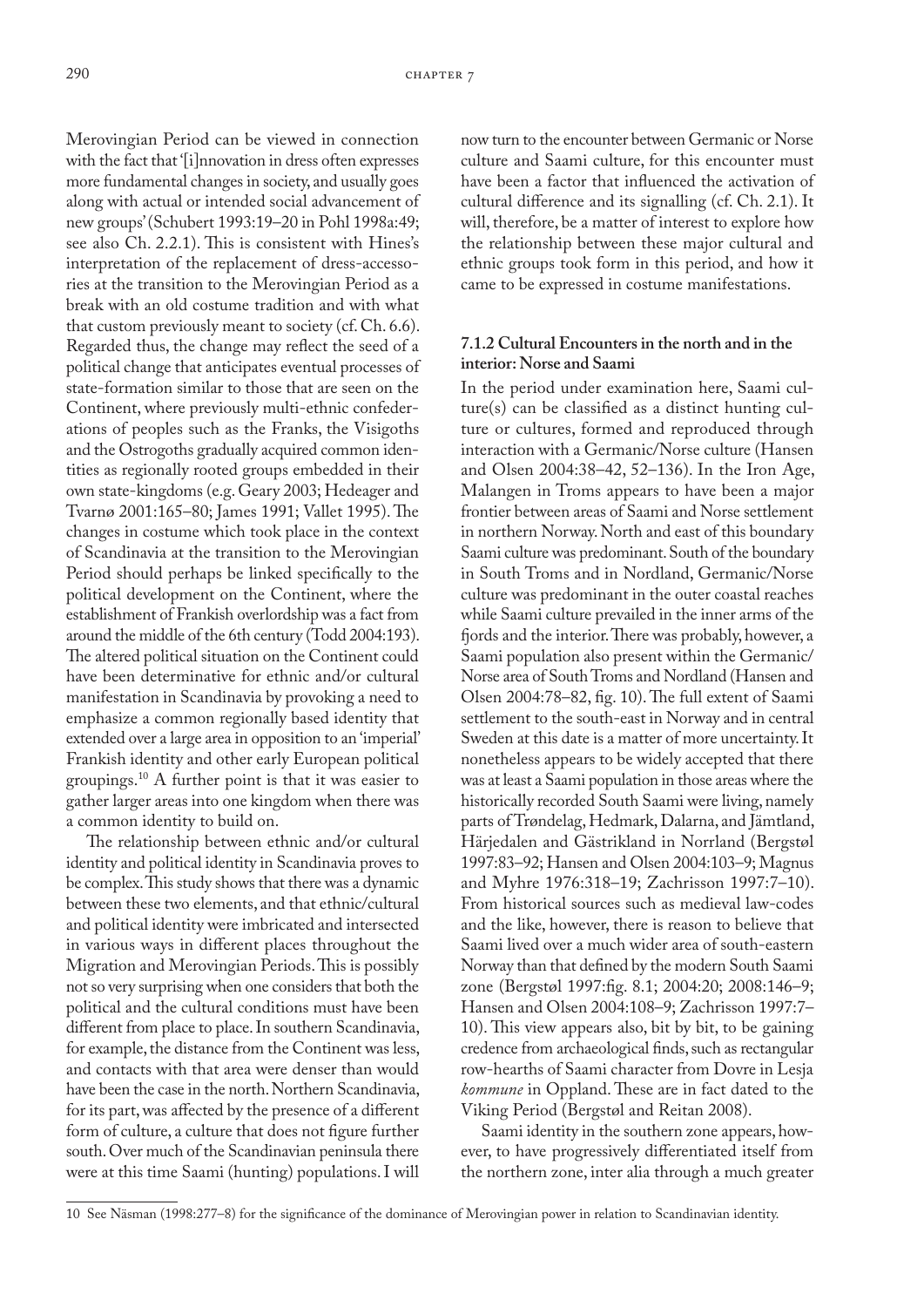degree of *creolization* with the Norse culture and population (Hansen and Olsen 2004:107). Jostein Bergstøl (2004:8) defines creolization thus:

When cultural traits are disconnected from their former contexts and melded with other cultural traits, new entities can be built. Such a mixture and new creation is called 'creolization'.

A quantity of finds that are interpreted as tokens of creolization are dated to the Viking Period and the earlier Medieval Period, but Bergstøl (2004:18–20; 2008:225–30) draws attention to agriculture and hunting-ground burials as early creolization factors in Østerdalen at the transition between the Early and Late Iron Age. He regards these as cultural features which had been influenced and adopted from the Germanic culture and which were adopted by a Saami population in a situation of ethnic stress. These cultural features helped to differentiate the population in this area not only from its Germanic counterpart but also from the Saami population further north (Hansen and Olsen 2004:107). Bergstøl (2004) argues that the process of creolization took place in association with the expansion of a Germanic/Norse mode of settlement at the transition to the Merovingian Period, when agriculture was expanded into former Saami hunting areas in eastern Norway. This led to more frequent and more direct contact between the two culture groups in this area (Bergstøl 2004:18–20).

Relief brooches, cruciform brooches, clasps and conical brooches are conventionally interpreted as Germanic/Norse artefact-types: in other words as expressions of a Germanic/Norse cultural form (cf. Ch. 1). Saami identity in this period was manifested in different ways. In the north it was manifested, inter alia, through the construction of features such as rock pits (cf. below), through a distinct form of settlement represented by round building foundations with a special partition of the floor, and partly, too, through a special form of burial, known as the 'scree grave custom'. In the South Saami area, Saami identity found expression in, amongst other things, the construction of what are known as 'hunting-ground burials', which in the Migration Period took the form of flat stone settings, and in the Merovingian Period principally of cairns (although there are also flat graves) (Bergstøl 2004:18–20; Hansen and Olsen 2004:40, 56–8, 69–72, 104, 117).

When we compare the distribution patterns of the items of jewellery with what we know about the extent of Saami and Germanic/Norse settlement, however, we can see that there is no complete coincidence

between the area of Germanic/Norse occupation and the distribution of dress-accessories. It is, for instance, a general characteristic in the case of the northern Scandinavian, and particularly the Norwegian and northern Swedish, distribution pattern that most finds of jewellery are from coastal areas. This is particularly the case in the Migration Period, but also to a considerable extent in the early Merovingian Period, when a cluster of conical brooches follows the coastal strip of northern Norway, extending southward to the coasts of Trøndelag and Møre. There are individual exceptions: it transpires from the analysis above (Ch. 4.2.2.7) that a distinct type of relief brooch of phase D2b is found both in Nord-Trøndelag and in the Storsjö region of settlement in Jämtland. Something that I shall be returning to is a particular concentration of conical brooches of the first phase of the Merovingian Period in the Lake Mjøsa districts and in Gudbrandsdalen, in the inner valley reaches of Sør-Trøndelag, and a few dispersed finds also in the inner valleys and districts of Østlandet (cf. Chs. 4.3.1 and 7.1.1).

In the context of northern Norway, the coastal distribution pattern of jewellery coincides fairly convincingly with the area of Germanic/Norse settlement. In some parts of the south-eastern half of Norway, and in central and northern Sweden, where the conditions for agriculture are favourable and there is also a Germanic/Norse agrarian population, there are, by contrast, surprisingly few finds of jewellery (cf. Ch. 7.1.1; see also Hansen and Olsen 2004:106; on exceptions, however, see below). In the Migration Period, this was the case with, for instance, the 'broad inland settlement districts' in Romerike, Ringerike, Toten, Hadeland and the Mjøsa area, the farming areas of Sør-Trøndelag such as Klæbu, Melhus, Meråker, and Meldal, and in the inner valley zones of Østlandet such as Gudbrandsdalen, Gauldal and Hallingdal. These areas are characterized by a general absence of rich grave finds. In the case of Østlandet, it has been argued, as already noted (Ch. 7.1.1), that this was because the centralization of power was completed in the interior areas earlier than along the coast (Solberg 2000:176). Germanic/Norse settlement also expanded, however, in the course of the Roman and Migration Periods out into what are regarded as 'marginal regions': i.e. into areas where the conditions for agriculture were not ideal, such as to the higher altitude localities around Valdres and inner Telemark and other comparable upland, forest and mountain areas (Magnus and Myhre 1976:292, 299–304; Solberg 2000:111–13, 146–8, 153, 177). There is reason to suggest, therefore, that there was a Germanic/Norse population in much of the interior which did *not* mark itself through the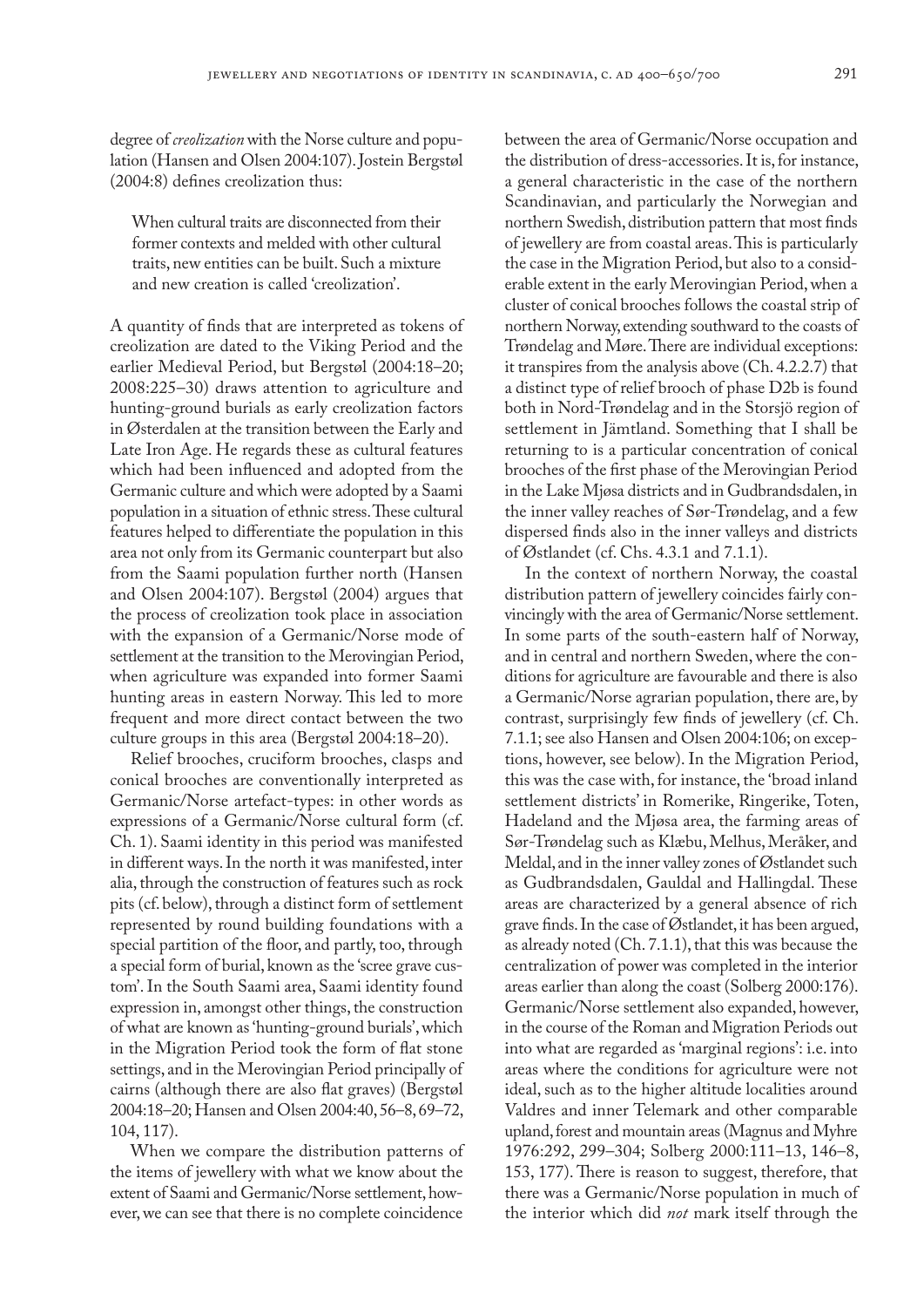use of jewellery in grave finds in the manner that was customary in the coastal zones (cf. above).

Finds of the 'Germanic/Norse' jewellery-types are extremely few in the Saami areas. One find that has already been referred to (Ch. 4.2.1.5) is a cruciform brooch from a grave at Grunnes in Vardø *kommune*, Finnmark.11 This is the northernmost find of a cruciform brooch, and it is from a location situated well within the Saami area. The brooch, which is of Type Mundheim, is from what is known as a Saami scree grave. The grave, which was placed beneath a rock and had been walled, contained the uncremated bones of a young, not fully adult, woman. Several other scree graves were found at the same place, which is understood to have been a Saami cemetery (Schanche 2000:115, 219, 391; Sjøvold 1962:118). In light of the fact that there are so few jewellery-finds from Saami areas in this period, this find is of additional significance. What we see, is an inter-mixture of two ethnic markers, represented by a typically 'Germanic/ Norse' artefact-type and special 'Saami' type of grave and burial site. Is it a Saami woman who lay buried here, with a typically 'Germanic/Norse' brooch, or was she originally from the Germanic/Norse section of the population but interred in a Saami cemetery in accordance with Saami practice because at the time of her burial she belonged to the Saami community? Irrespective of the woman's genealogical descent (the burial of) this woman can be said to manifest an identity which carries clear elements of both a 'Germanic/Norse' and a 'Saami' affiliation since the language of symbolism references features of both of those cultures (see also Ch. 6.3). This may possibly express a self-consciousness and identity as bi-cultural – both Germanic/Norse and Saami. It may also be significant that this cruciform brooch was not a regionally specific form but rather a *common* northern Scandinavian type. A common Germanic/Norse form of dress-accessory could have been perceived as best suited to express the contrast with the Saami context. This must, nonetheless, be regarded as speculative, since it is possible that it was simply a question of availability that determined what brooch was placed in the grave.

An interesting feature of this find is the fact that the scree grave custom, which is understood to be a distinctly Saami burial-type, appears in fact to have

been limited to Varanger at that date. It was only after around the year 800 that this burial practice expanded to, or was adopted in, other Saami areas in the rest of northern Norway, Trøndelag, Jämtland, Norrbotten and Västerbotten (Hansen and Olsen 2004:117; Schanche 2000:160–4, 171–81). Occasional other items of jewellery have also been found in scree graves of the Migration Period in Varanger: a grave with 'Scandinavian' ('Germanic/Norse') types of bead,<sup>12</sup> and another with 'Finnish' dress pins<sup>13</sup> (Scanche 2000:169, 176–7, 213) (Fig. 7.1). Alongside the scree grave rite, which thus is regionally restricted in the period under investigation, Saami in the northern areas very probably also buried their dead in other ways: for instance in simple 'earth graves' and through procedures which would not produce archaeological traces. Moreover burial cairns were used in both the Germanic/Norse and the Saami cultures: they are usually inter-distinguishable only on the basis of the context in which they occur (Schanche 2000:159, 164). Potentially Saami graves in cairns close to the Germanic settlement area, for instance along the outer coastlands of Troms where Saami were probably present within the Germanic area of settlement (cf. above), would therefore be indistinguishable from Germanic graves, in many cases. It remains striking, nevertheless, that three graves with 'non-Saami' jewellery appear within an area where in this period a distinctly Saami mode of burial was used. If items of jewellery had been included in other Saami burial contexts, hoards or the like outside of the Varanger region, one should expect at least some 'stray finds' of such objects. This may indicate that the presence of the 'non-Saami' dress-accessories is to be understood precisely on the basis of this particular Saami burial practice. Could the situation reflect the fact that a material manifestation of Saami belonging was demanded in order to 'clear the way' for the signalling of 'non-Saami' connections at another level in the burial practice?

There are, then, few finds of jewellery from Saami areas in the north. Audhild Schanche (2000:176–7) notes the finding of a relief brooch at Rovaniemi (Finland)14 which may be from a Saami context, but, this apart, all the other finds are from Varanger. There are similarly very few finds of jewellery of the Migration and early Merovingian Periods from Saami areas further south, in Trøndelag, eastern Norway,

<sup>11</sup> Ts4307.

<sup>12</sup> Unnumbered: Perlarsenvik, Nesseby k., Finnmark. The beads (one round blue, eight complete and two half biconical blue beads) may be datable to the 4th century (Schanche 2000:386 nos. 135–7) but could in my view also date to the beginning of the Migration Period. 13 Ts6482: Mortensnes, Nesseby k., Finnmark.

<sup>14</sup> NM19807: Tammenharju, Rovaniemi (Koivunen 1975:5).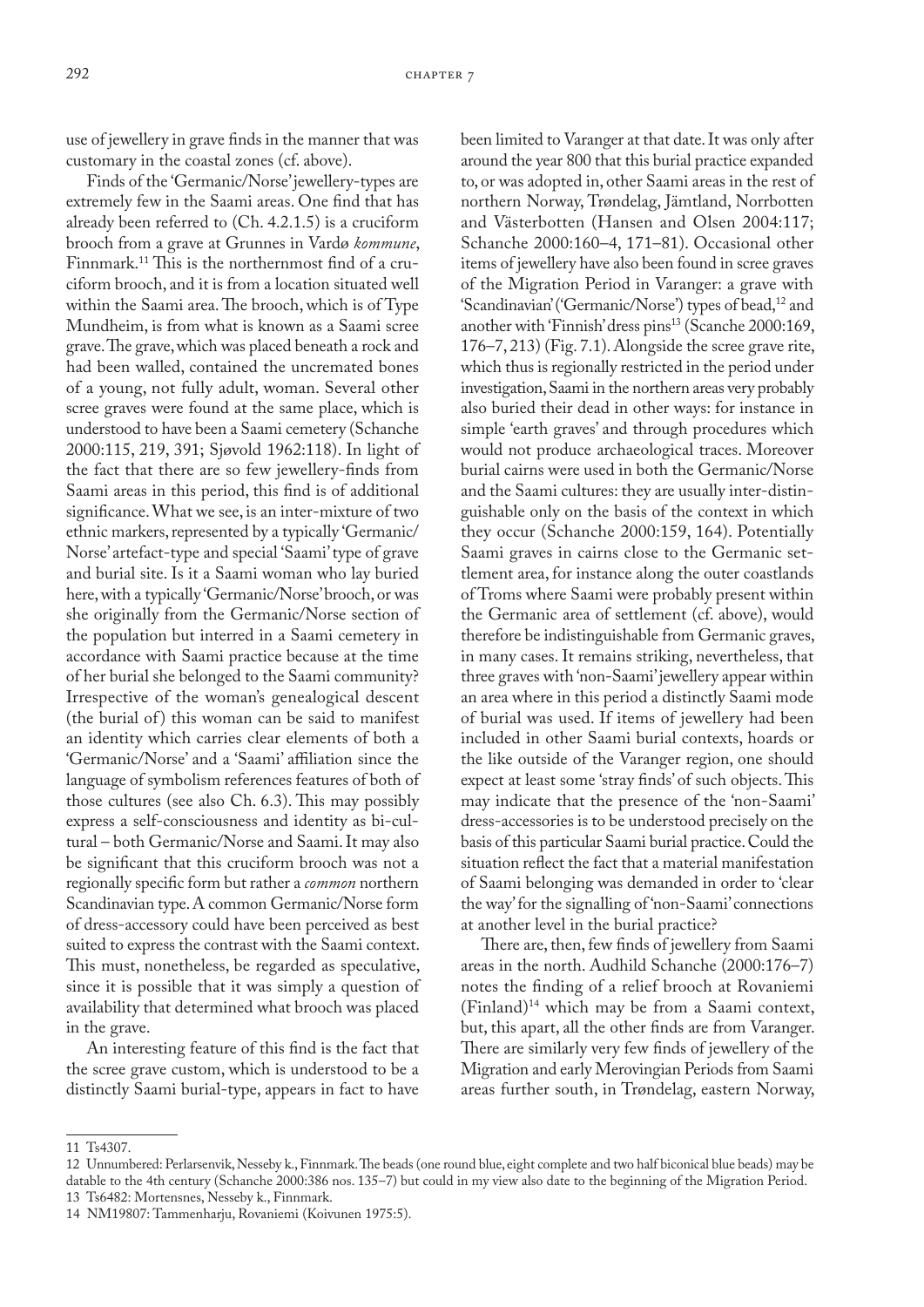Jämtland, Härjedalen, Dalarna and Gästrikland. A few finds of bead ornaments have been made in hunting-ground graves dated to the 7th and 8th centuries: for instance from Rena in Østerdalen and in the north of Dalarna (Bergstøl 1997:70; 2004:12; Zachrisson 1997:49). Of the forms of dress-accessory discussed in this study, some are from peripheral or upland areas such as Nord-Aurdal in Valdres,<sup>15</sup> Skåbu in Vinstra,<sup>16</sup> and Oppdal,<sup>17</sup> plus the Storsjö region of Jämtland, but these finds are closely connected to areas which had agrarian settlement from the Roman Period, or earlier (Biörnstad 1962:73, 80; Magnus and Myhre 1976:292, 299–304; Solberg 2000:111–13, 146–8, 153).

The ethnic affiliation of finds from mountainous and/or forested areas in eastern Hedmark, which are generally understood to have been Saami settlement zones or possibly occupied by a creolized Saami-Germanic/Norse population (Bergstøl 2008), is however open to question. An example can be seen in a relief brooch from Fonnås in Øvre Rendalen (cf. Ch. 4.2.2.8). This brooch was found during land clearing in the 19th century. Brøgger (1942:21) has argued that it probably did *not* originally belong to a grave. Valuable artefacts like this brooch would usually be part of richly furnished graves, and one would therefore anticipate finds of other associated objects. If the brooch originated from a grave, one would also expect charcoal or humus-rich soil to be noted in connection with the find. Brøgger took the find as evidence that the farm of Fonnås must have been the first farm to have been founded in the upper valley reach. There are, however, no burial mounds of the Migration Period from Fonnås (Bergstøl 2008:92–104), but Brøgger drew attention to the position of the find spot in relation to a striking mountain that stands out as a conspicuous landmark over a wide area. Studies of Migration-period caches and hoards have shown that these often occur in boundary zones between settled land and wilderness, and otherwise adjacent to water, bog, mountain or scree (Hedeager 1999a; Wiker 2000:124–39). I have consequently regarded this find as a cache (Ch. 4.2.2.8).

The Fonnås brooch may represent a deposit made in a peripheral area or an 'outland' zone seen from the perspective of the Germanic/Norse settlement further south in the valley. Silver hoards of the Late Iron Age and Medieval Period are most commonly from boundary zones between Saami and Germanic/ Norse areas (Bergstøl 2008:103–4; Hansen and Olsen



*Figure 7.1 Dress pin from Österbotten of the same or similar type as that found in Mortensnes grave 145, after Aspelin (1880:fig. 1262; Ts6482).*

2004:82–5). In this context, therefore, it is of interest that a Late Iron-age hoard has been found further north along the valley system that runs north-eastwards from Fonnås (at Undset) (Bergstøl 2008:96–7). The location in a boundary area up against the mountain, and the association with a geographical 'landmark' such as Fonnås Mountain, may indicate that this find is a religious deposit (Hedeager 1999a; Wiker 2000:123–7). The brooch also has a runic inscription on the back, which may have made it particularly 'magical' (Andrén 1991:249–50; Axboe 1991:191; Hedeager 1999b:230; Røstad 2018:84–8).

At the same time, it is possible that the find should be understood in terms of the expression of an incipient process of creolization (cf. Bergstøl 2004; 2008; Hansen and Olsen 2004:107), by representing the adoption of a Germanic/Norse costume habit within Saami culture. Several scholars have noted that Saami and Germanic/ Norse pre-Christian beliefs have some clearly similar elements, and the practice of religion could have been a social field in which these two cultures met and which made it easier to pass through an ethnic shift (Bergstøl 2004:14, 18; Hansen and Olsen 2004:108–9; Price 2002:275–8, 324; Solli 2002:169–90). Relief brooches

<sup>15</sup> C15066: Hippesbygda – cruciform brooch; C12280: Skrautval – relief brooch.

<sup>16</sup> C5700: Kvalen/kvålen – cruciform brooch.

<sup>17</sup> T5310: Grøte – cruciform brooch; T3880: Rise – conical brooch; T18757: Vang – conical brooches.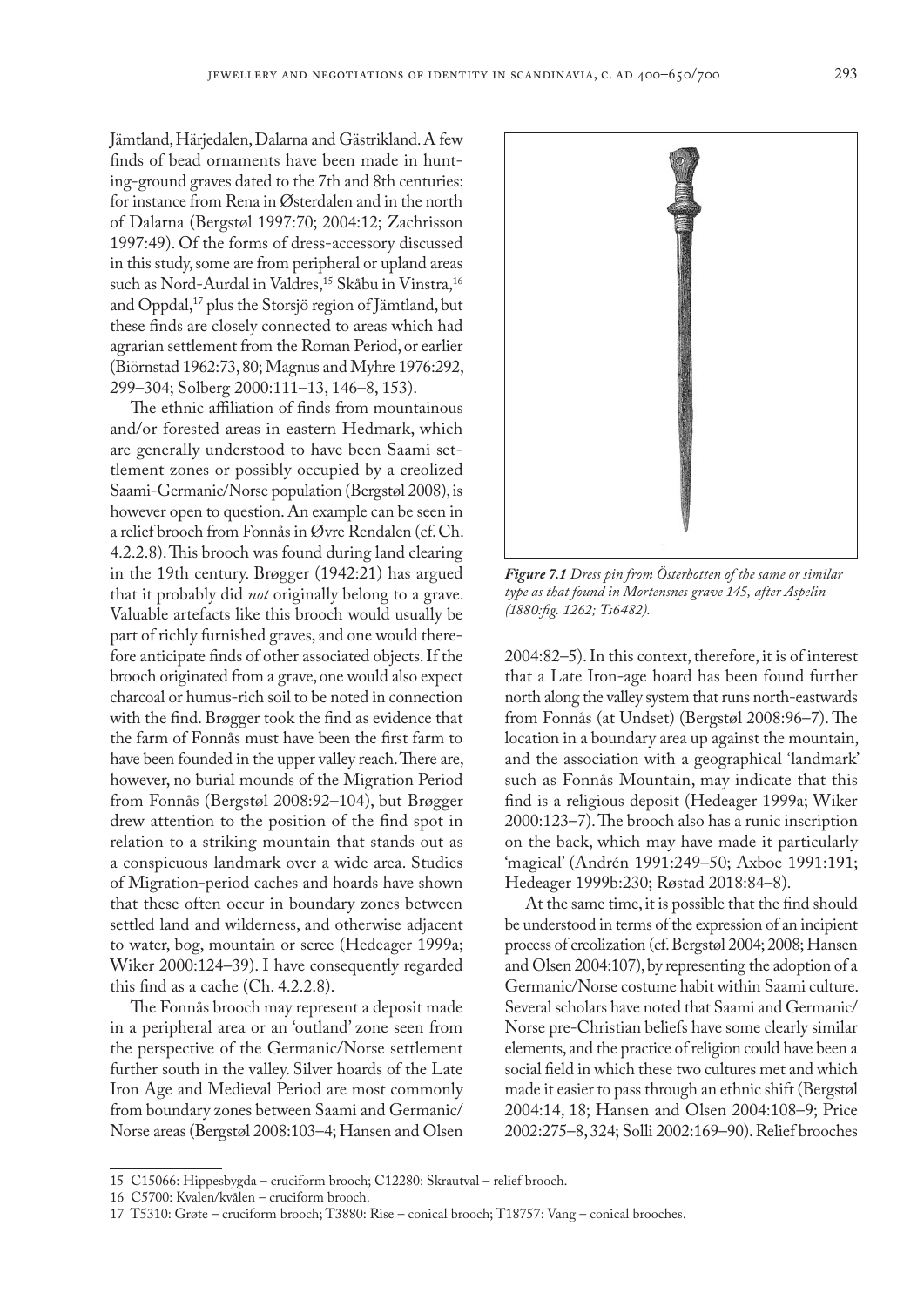with zoomorphic art have also been interpreted as having been used by *volur* or shamans within Germanic society (Magnus 1995:39; 1999b:167, 170–1; Wiker 2000:83–4; cf. Ch. 6.3). A creolization specifically of the shamans of the South Saami area has already been proposed, and particular importance has been attached to cross-dressing. This involved the shamans breaking the gender boundaries concerning dress by using both gender-specific female and male dress-accessories. Cross-dressing is a practice linked to these religious specialists that is understood to derive from Germanic/ Norse culture (Bergstøl 2004:14; Solli 2002:176–8). Might the Fonnås brooch have belonged to a religious specialist, a shaman who was practising within both Saami and Germanic/Norse communities?

There are also certain finds from the early Merovingian Period from relatively peripheral zones of the interior. A conical brooch was found in the south of Ljørdalen in the eastern part of Trysil,<sup>18</sup> an area that can be classified as 'outland' in relation to the agrarian settlement of both the Migration Period and the Merovingian Period (Bergstøl 2008:118–23; Brøgger 1942:20–2). This is a stray find with no further details of its find context, making interpretation difficult. From its location it ought perhaps to be best understood as conveying a Germanic/Norse-Saami contact. Another find that has a clearer link to Saami culture is the already noted hoard from Vilhelmina in Lappland. Here, as already outlined, five conical brooches were found at a Saami 'camp' site (Saami *goatte*: cf. Chs. 3.2.3 and 4.3.1.4), and it has been argued that this find should be regarded as a Saami hoard (Serning 1960:153–4). The find is dated to c. AD 700, however, on the basis of association with oval brooches and beads. A stray find from an unknown location in Norrland<sup>19</sup> may also represent an 8th-century hoard of the same form, comprising two conical brooches, together with oval brooches and beads (cf. Ch. 4.3.1.4), but, because the find context and circumstances are unknown, in this case the interpretation has to remain quite uncertain (Serning 1960:163–4). An intriguing detail in this connection is the fact that conical brooches are also found in Finland in the Merovingian Period (cf. Ch. 4.3.1.2). As is known, eastern brooches that are predominantly from Finland and the Baltic zone appear in Saami contexts in northern Norway in the Viking Period (Schanche 2000:213–14; Solberg 2000:224;

Zachrisson 1997:206–7). Finds of eastern Vikingperiod jewellery have also been made in the South Saami area, for instance in certain hunting-ground burials and hoards (Zachrisson 1997:206–8). Could the conical brooches in the Vilhelmina find, and the other possible hoard from Norrland, represent the primary stage of this tradition? If the conical brooches from these finds in northern Sweden had come from Finland, this would serve to explain why the decoration of these brooches differs from what is typical on Norwegian brooches (cf. Ch. 4.3.1.1).

The Vilhelmina find and the find of unknown provenance in Norrland cannot, however, be considered in the context of the dress fashion of phase 1 of the Merovingian Period since, as noted, the deposits are later in date, and there is no basis for determining whether or not the brooches had been used on clothing in the Saami area in the period under investigation in this study (although that is certainly not inconceivable, since they may have been circulating amongst a Saami or creolized Saami-Germanic/Norse population before they were deposited). Various other finds of jewellery, by contrast, such as the two finds of brooches noted from outland areas in Hedmark (Fonnås and Ljørdalen),<sup>20</sup> may have been in use on clothing in the Saami area during their main period of use, like the bead sets that are found in hunting-ground burials. These two brooch-finds are dated, respectively, to phase D2b of the Migration Period and phase 1 of the Merovingian Period.<sup>21</sup> The finds may possibly be associable with the process of creolization that was under way in part of the South Saami areas around the end of the Migration Period and the beginning of the Merovingian Period, when individual cultural features were taken from the Germanic/Norse culture and adopted in Saami culture, where, by being relocated in a different cultural context, they contributed to the formation of a new cultural entity (cf. above). The use of Germanic/Norse costume expressions may, like agriculture and hunting-ground burials, have been one such feature. It is possible that the non-Saami items of jewellery from Varanger, discussed above, should be interpreted in a similar way.

In general, then, we see that in the interior of the main Scandinavian peninsula there were relatively few amongst the Germanic/Norse population who manifested group-affiliation through the employment of dress-accessories (at least the types that are examined

<sup>18</sup> C17166: Nordgården, Ljørdalen Søndre, Trysil k., Hedmark.

<sup>19</sup> Unnumbered: Norrland.

<sup>20</sup> Together with the finding of a relief brooch at Rovaniemi, Finland, which has been noted.

<sup>21</sup> The Rovaniemi find, too, is dated to phase D2b.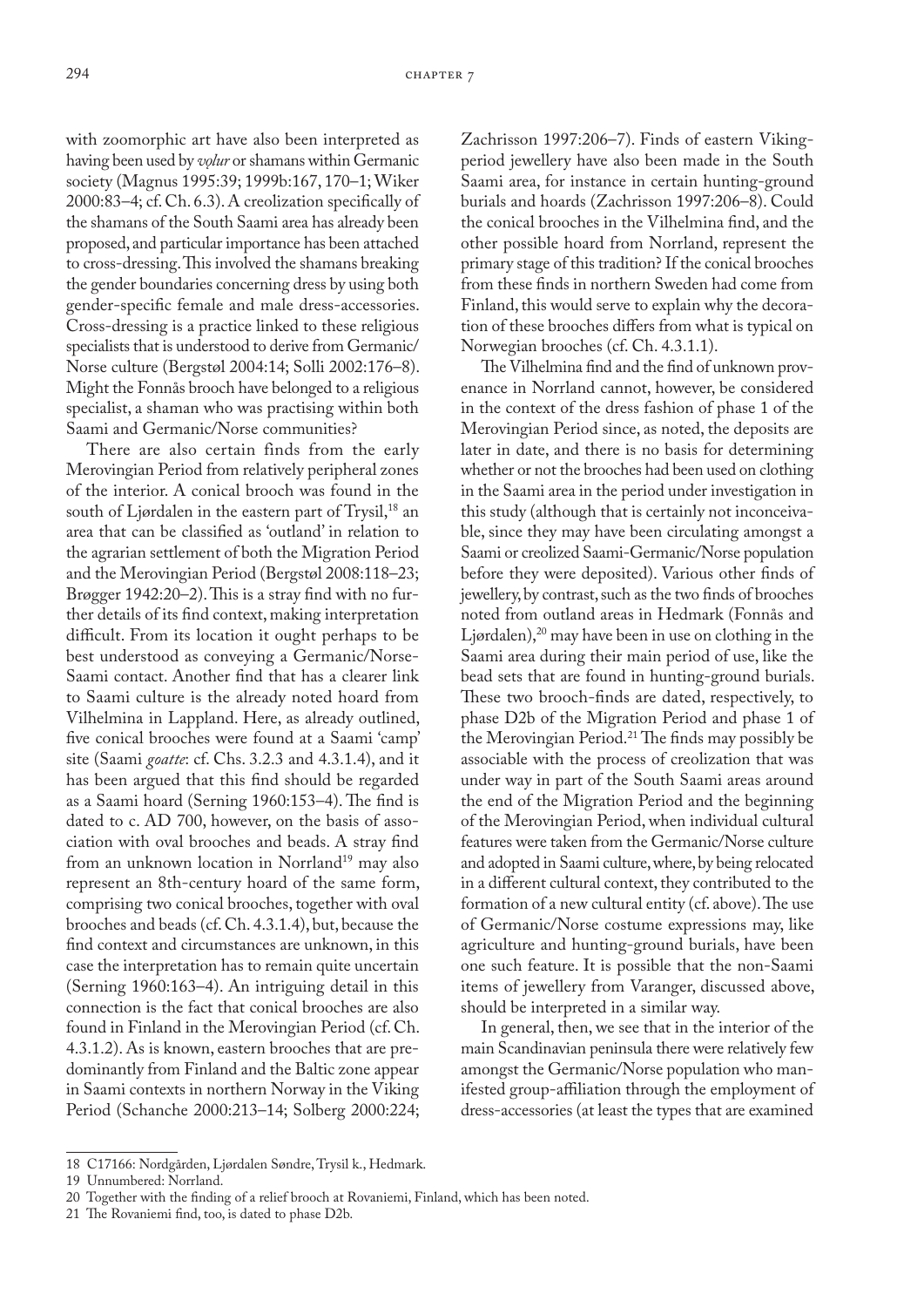here). This was especially the case in the Migration Period, as has been noted. Concurrently, some individuals in the Saami areas may have adopted Germanic types of jewellery, something that may be linked to a process of creolization that was underway around the end of the Migration Period and the beginning of the Merovingian Period. The predominantly coastal distribution of the items of jewellery may indicate that the need for signalling ethnic affiliation in opposition to 'cultural others' was greatest in these coastal zones. The distribution may, in other words, reflect the fact that ethnic costume marking by means of dressaccessories, in respect of the two primary groups Saami and Germanic/Norse, was not needed or wanted in the interior in this period. That might, for instance, be due to the fact that the mutual economic and social dependency between these two populations was so substantial at this time that the ethnic differences were under-communicated. Alternatively, the ethnic and cultural positioning in respect of how economic and social transactions/negotiations were conducted in this period was clear, so that no material manifestation of the cultural difference was asked for. This could imply that the economic and/or political situation was not characterized by competition for access to resources, so it was unnecessary to mark the ethnic lines of division (cf. Barth 1969; cf. Chs. 1.2.2 and 2.1).

This view is modified a little by the distribution of relief brooches of the northern ridge-foot group at the end of the Migration Period (phase D2b), which signal a common identity amongst (some of) the population in interior areas of Trøndelag and the Storsjö district of Jämtland (cf. Chs. 4.2.2.7 and 7.1.1). The manifestation of this common identity did not necessarily only function as a way of defining a contrast with other Germanic/Norse groupings but could equally have expressed a shared Germanic/Norse identity in opposition to a Saami population in the intervening and surrounding areas. This trend towards ethnic/cultural costume manifestation in interior areas can be followed through into the beginning of the Merovingian Period in the distribution of conical brooches from the Mjøsa districts centred around Hamar, Hundorp in Gudbrandsdalen, and otherwise in interior (mountain or forest) districts and valley-systems such as Oppdal in Sør-Trøndelag, Koppang in *Østerdalen*, Tinn in Telemark, and Lockne in Jämtland (cf. Chs. 4.3.1.2 and 7.1.1).

Another factor that may be cited in order to add nuance to the picture of a clearer cultural positioning contrasting Germanic/Norse and Saami population is that of the *rock pits* of northern Norway. Rock pits (*hellegroper*) are rectangular or oval, rock-lined pits that

occur on the shoreline in North Troms and Finnmark. The pits are dated from c. AD 100 to c. AD 1000. The use of rock pits intensified from the 4th century onwards, and there is a particularly large number from c. AD 600–900. The rock pits were linked to the production of oil (tallow) from whale and seal blubber. This oil can be used for lighting and heating, greasing and the impregnation of, inter alia, wood and rope, and in leather production. It was therefore a very important commodity right up to modern times. The distribution area of the pits, however, lies immediately north of the Germanic/Norse settlement zone. The southern border of the rock-pit area coincides with a border to the area in which Russians and Karelians demanded taxation from the Saami in the Late Middle Ages. On the basis of the location of the rock pits, their close association with Saami settlement evidence (small circular turf buildings and/or tents with a central hearth and a distinctively 'Saami' partition of the floor), together with historical accounts, it is usual to infer that tallow production was a Saami speciality and a traded commodity in the Iron Age (Hansen and Olsen 2004:69–77).

The phase in which these pits were in use is coincident with the consolidation of the Germanic/Norse chieftainships based on, amongst other things, farming settlements in Nordland and South Troms, and the greatest concentration of rock pits occurs along the northern side of the Lyngenfjord, right up against the border with the Germanic/Norse settlement area (Hansen and Olsen 2004:fig. 9). This distribution pattern has been interpreted in terms of the pits having been used in the course of this period as territorial and ethnic markers within the Saami region. The dense concentration of pits to the south of the North Saami area is taken as evidence that the marking of rights to the resource which the oil represents was of the greatest importance in relation to the Germanic/ Norse population. It has also been argued that the southerly concentration of the rock pits was due to practical factors such as proximity to trading partners in the Germanic/Norse population (Hansen and Olsen 2004:69–77). Inger Storli (2006:38) has argued, in this respect, that Saami culture represented specialist knowhow concerning natural resources, something on which the upper level of the Norse population was dependent in order to achieve and consolidate its leading position. In addition to the exploitation or production of tallow, furs, bone, horn and the like, prestige goods such as walrus tusks, down and furs were particularly important. The relationship of dependency promoted, according to Storli, a clearer and respectful ethnic interaction between the groups.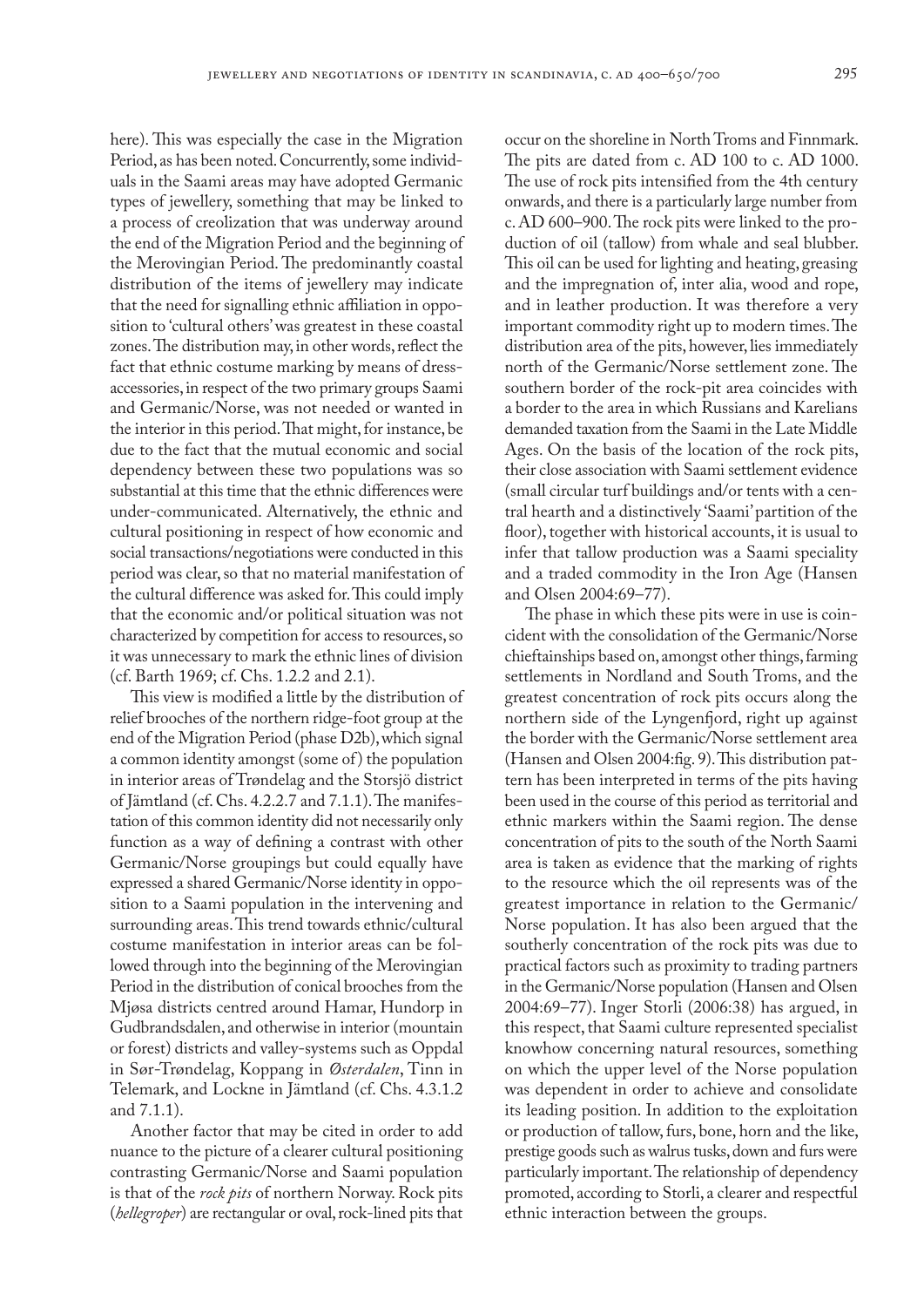

*Map 7.3 The distribution of stone pits and conical brooches. The spots for stone pits are taken from Askeladden (accessed 20 June 2014).*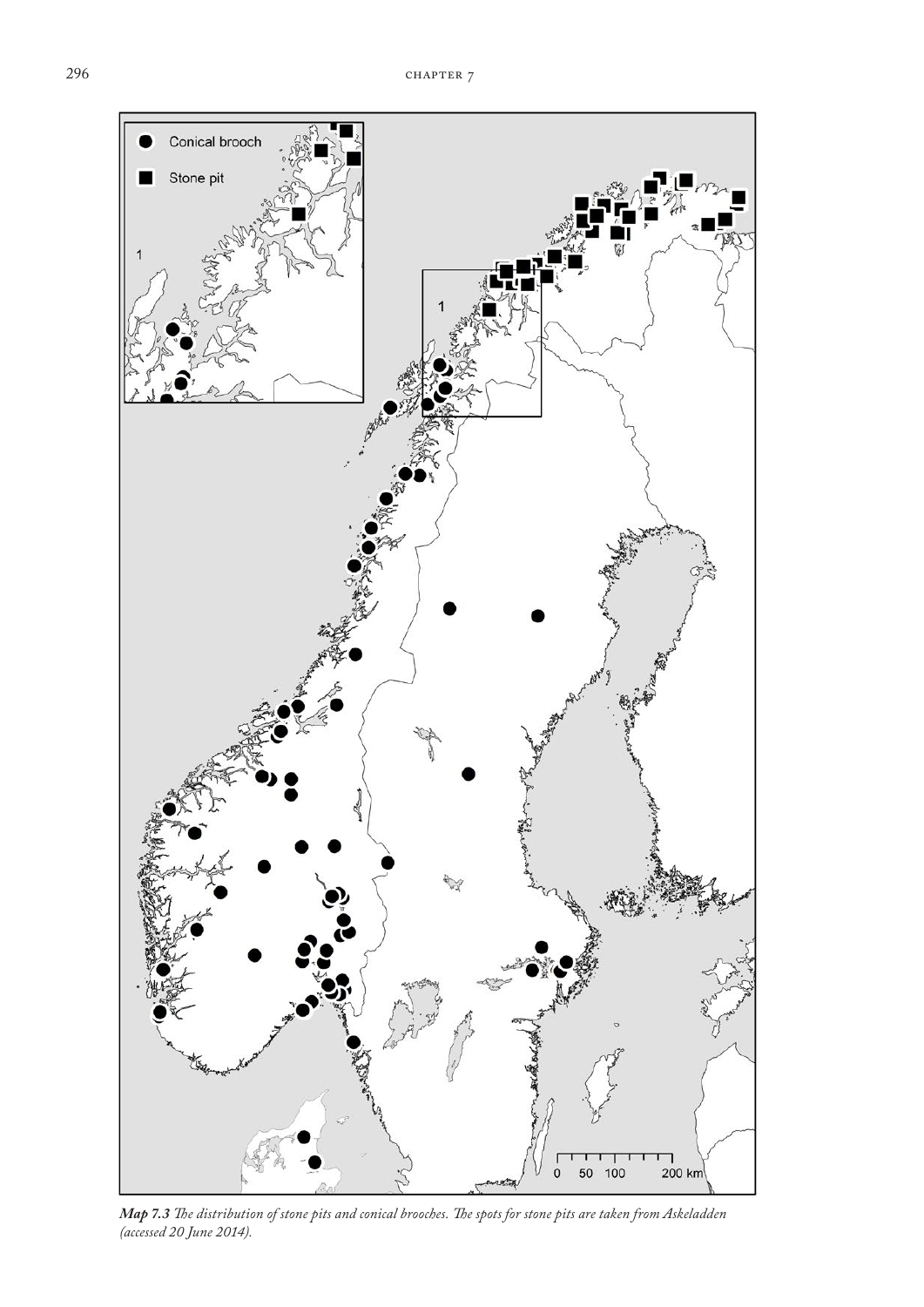If we consider the rock pits alongside the ethnic signalling that was practised through the use of jewellery or dress as shown above, it does emerge that the ethnic manifestation of the two groups is congruent to a certain extent. The use of rock pits increased gradually from the 4th century onwards, with an intense phase of use from around AD 600. The study of the jewellery has shown that the ethnic manifestation in burials in the Germanic area also intensified throughout the first half of the Migration Period, reached a peak in phase D2a, and carried on through to the end of the period. Cultural/ethnic costume signalling in the Germanic/ Norse zone continued in the start of the Merovingian Period, when it achieved a relatively wide extent in northern Norway, as well as in the interior regions of Sør-Trøndelag and in *Østlandet*. At this date, however, manifestation by means of dress-accessories was transformed, so that regional types, on the whole, disappeared, to be replaced by a single 'principal type', the conical brooch, over practically the whole of Norway. This meant increased focus on a *common* Germanic/ Norse identity in northern Scandinavia (cf. Chs. 6.5 and 7.1.1). In northern Norway there is also a marked concentration of conical brooches along the east side of Hinnøya, at Tjeldsund and Lødingen, on sites facing the mainland towards the postulated boundary between the Germanic/Norse and the Saami areas (Map 7.3; cf. also Vinsrygg 1979:fig. 15, and Hansen and Olsen 2004:fig 10; see also Baardsen 2014:63, who also draws attention to the concentration of finds in this area). Conical brooches cluster along the coast of Helgeland, too. There thus appears to have been a reinforcement of the ethnic borderlines between a Saami and a Germanic/Norse population in northern Norway at the beginning of the Merovingian Period. The clearer marking of the ethnic boundaries in the north may be attributable to increasing pressure on resources in this part of the country. This must, once again, be viewed in the light of the centralization of power and the change in the political situation (cf. Ch. 7.1.1).

Greater pressure on resources as a consequence of political centralization has also been proposed as a contributory factor in the creolization of the Saami population in the inland areas further south. This is visible, inter alia, by the introduction of farms and iron-production sites in former Saami hunting grounds (Bergstøl 2004:14, 20). There also appears to have been an increase in the number of hunting-ground burials in the South Saami area from the transition to the Merovingian Period onwards (Bergstøl 2004:7, 167; 2008:129; Hansen and Olsen 2004:104–7), something which is interpretable in terms of greater Saami

territorial marking. As I have shown above, ethnic costume manifestation accelerated in these inland areas from the final phase of the Migration Period and the beginning of the Merovingian Period. The transition to the Merovingian Period is also characterized by a change in the context of ethnic negotiation between Saami and Germanic/Norse populations in both the north and the inland areas further south in the main Scandinavian peninsula. The consequence of this change was, however, rather different in the north from in the south: while in both areas there was a growing differentiation of the two populations, with more conspicuous marking of the ethnic boundaries, it would appear that the new circumstances led, in some cases in the south, to a transformation or creolization of an earlier Saami hunting population. It assimilated more with the Germanic population in its symbolic modes of expression or language of identity, bringing with it a partial erasure of the ethnic boundary lines in certain fields (Bergstøl 2004:18; 2008:185, 228–9).

There was, then, a maintenance of distinction between Germanic/Norse and Saami culture both in the Migration Period and at the beginning of the Merovingian Period, but while the circumstances of this ethnic interaction appear to have been clarified at the beginning of the Migration Period, political centralization led to a change in the context of negotiations at the end of the period and during the transition to the Merovingian Period. The reinforcement of and reference to a common Germanic/Norserelated identity over much of northern Scandinavia/ Norway through female costume (cf. Ch. 4.3.1) may also have contributed to the changes in ethnic interactions between the Saami and the Germanic/Norse populations. The new social context at the beginning of the Merovingian Period cleared the way for a more fundamental transformation of identities, not only in the case of the Germanic/Norse groupings (cf. Ch. 7.1.1) but also in the case of Saami groupings.

# **7.1.3 Cultural connections to the south and west: Scandinavia, England and the Continent**

The Migration Period is characterized by extensive connections between Scandinavia, England and the Continent, represented, amongst other ways, through the dress-accessories of the period. Several of the types of jewellery that have been examined here occur, as noted, not only in Scandinavia but also in a major area of central and northern Europe which includes, for instance, Anglo-Saxon England and parts of what are now Germany, the Netherlands, Belgium and France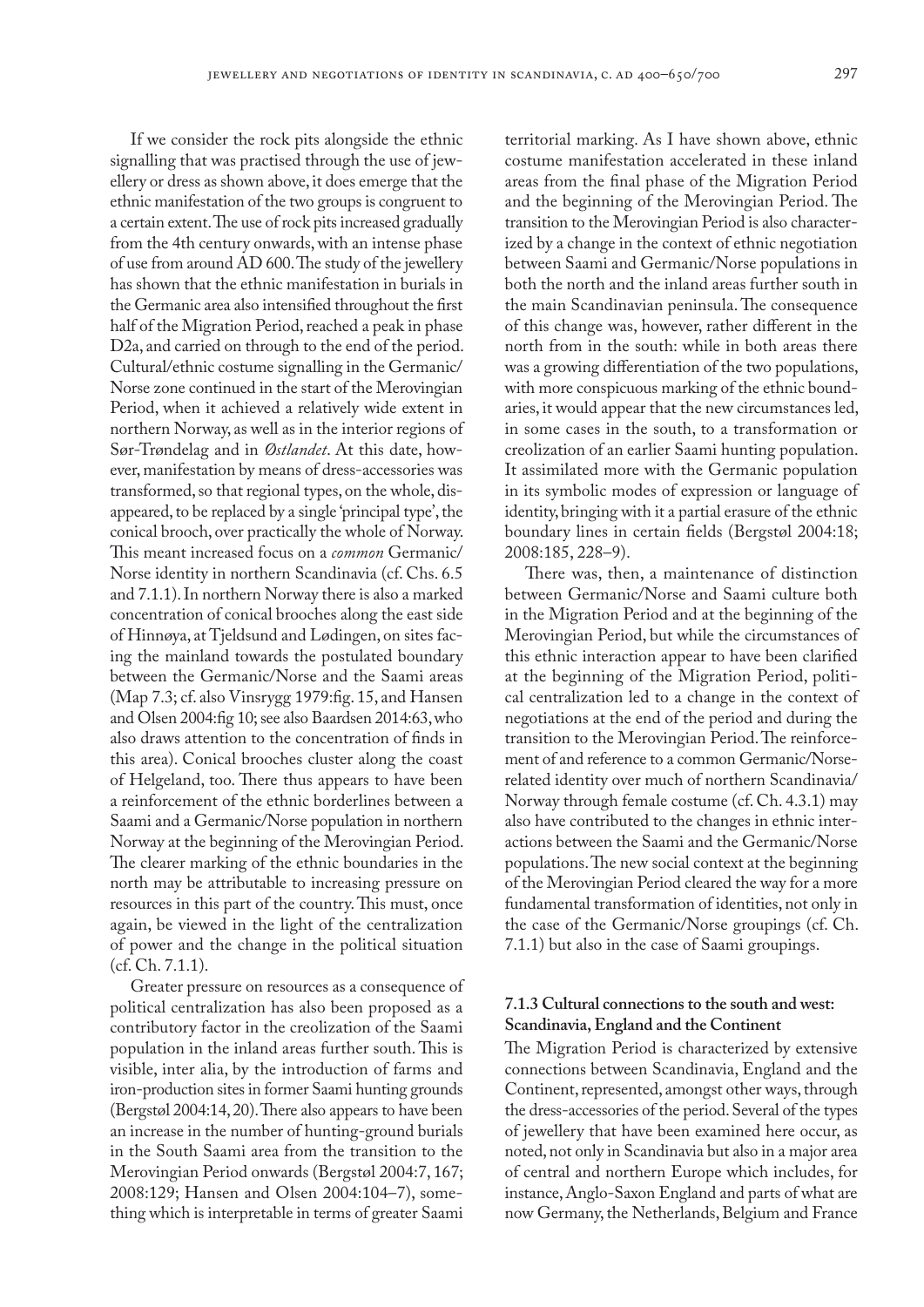(cf. Ch. 1). This holds for cruciform brooches, relief brooches with rectangular and semi-circular headplates and rhomboidal footplates, and clasps (cf. Ch. 4.2.1–3). Other types of dress-accessory that have not been investigated in this study, such as S-shaped brooches, small equal-armed brooches, bird-shaped / so-called (profile) bird-of-prey brooches, and disc brooches with Style II decoration, are found both in Scandinavia and on the Continent. Previous research has demonstrated a tendency towards the parallel development of some jewellery-types – as far as the shape of the objects goes – in the European region: this is the case, for instance, with details in the actual form of relief brooches on either side of the North Sea in this period (Hines 1997:232); and a tendency towards a parallel development of the footplate on Continental and Scandinavian silver-sheet and relief brooches, and their decoration etc. (Åberg 1922:41–68). The shaping of cruciform brooches both in Norway and in England, with continually more 'florid' or 'baroque' shapes, has also been picked out as a parallel, although the Anglo-Saxon brooches develop much further in this direction than their Scandinavian counterparts (Hines 1984:250–3; Mortimer 1990:71, 155, 170–1; Schetelig 1906:106–12).

As the form and distribution of these jewellery-types show, there is clear evidence of recurrent or unbroken contact between these diverse areas of Europe through the Migration Period and the early Merovingian Period. What is the significance of this contact in relation to dress-accessories and the presentation of identity through the medium of costume at this time? I shall attempt to discuss this in more detail by comparing the distribution patterns in Scandinavia that have emerged from the foregoing study with the concurrent development in England. This discussion will attach particular weight to the relationship between Norway and England, since these two areas have a relatively similar situation as regards find circumstances and also share most common types

of jewellery. Another area that will be brought into the discussion is Bavaria. There are studies from several cemeteries there which makes it possible to compare the distribution patterns in this area with the situation in Scandinavia and in England.

Scandinavia and England not only share certain common artefact-types. On both sides of the North Sea there was a surge in the range of forms and variants of dress-accessory, and a powerful increase in the quantity of items, in phase D2a. The sequence of development in these two areas also proceeded to a reduction in both the number of items and the range of forms towards the end of the Migration Period, in phase D2b (Hines 1993a:92, 94–5).<sup>22</sup> The development at the beginning of the following period, the Merovingian Period, can also be seen as paralleled. In both England and Scandinavia the transition between the periods is marked by a replacement of certain types of jewellery by others.23 Moreover, it was, to some extent, the same types that went out of use, among them clasps and relief brooches. However, the new forms of jewellery differed in the two areas, thus distinguishing the one from the other. This is comparable with what happened *within* Scandinavia, where new types of jewellery being used in one district could be very different from new types in another. However, some common features can still be found on both sides of the North Sea: dress pins were used both in Scandinavia and in Anglo-Saxon England (including pins with polyhedrical heads: see Lethbridge 1936:fig. 4C.1; Waller 1996:48; Ørsnes 1966:164–5, 185) and so were small round brooches. Both Norway and England also see a marked reduction in the number of furnished graves, resulting in fewer finds of items of jewellery overall when compared with the Migration Period. In both areas there are also very few finds that combine both Migration- and Merovingian-period dress-accessories (Geake 1997:123–4; Hines 1997:231, 302–3). The course of development in the two areas thus appears to be in lockstep as regards qualitative,

<sup>22</sup> Hines equates the intensive phase with phase VWZ III and the following phase of reduction with phase VWZ IV. These can be treated as phases D2a and D2b respectively (see Ch. 3.1).

<sup>23</sup> The periodization of Anglo-Saxon archaeology is not as consistent as that of the Iron Age in Scandinavia (Hines 2013:27–30). The most clearly defined phase is an 'Early Anglo-Saxon Period' characterized by regular burial of the dead with grave goods, a practice which continued to the last quarter of the 7th century. The Early Anglo-Saxon Period is thus similar in date-range to the whole period covered in this book. Closer to phase 1 of the Norwegian/Scandinavian Merovingian Period is Geake's 'Conversion Period' (Geake 1997), although, as the name implies, Geake assumed a starting date of c. AD 600 for this period, coordinated with the arrival of the mission led by Augustine in Kent in the year 596. Geake also saw conversion to Christianity as a *symptom* of a deeper cultural Romanization (as described in this section) rather than as a *causal factor* in material cultural changes. Leeds's 'Final Phase' (Leeds 1936:96–114; Boddington 1990) is also comparable, and has been an influential concept, but Leeds defined his Final Phase in relation to Kent and mistakenly assumed a chronological correlation with other regions of Anglo-Saxon England where there was actually a dislocation of half-a-century if not more. The term still causes a great deal of confusion. The start of phase 1 of the Merovingian Period can be aligned most closely with the transition from phase AS-FB to AS-FC in the modelled female burial sequence for Anglo-Saxon England (Hines and Bayliss eds. 2013). The corresponding transition in the male sequence is that from AS-MB to AS-MC. ( John Hines, pers. comm.).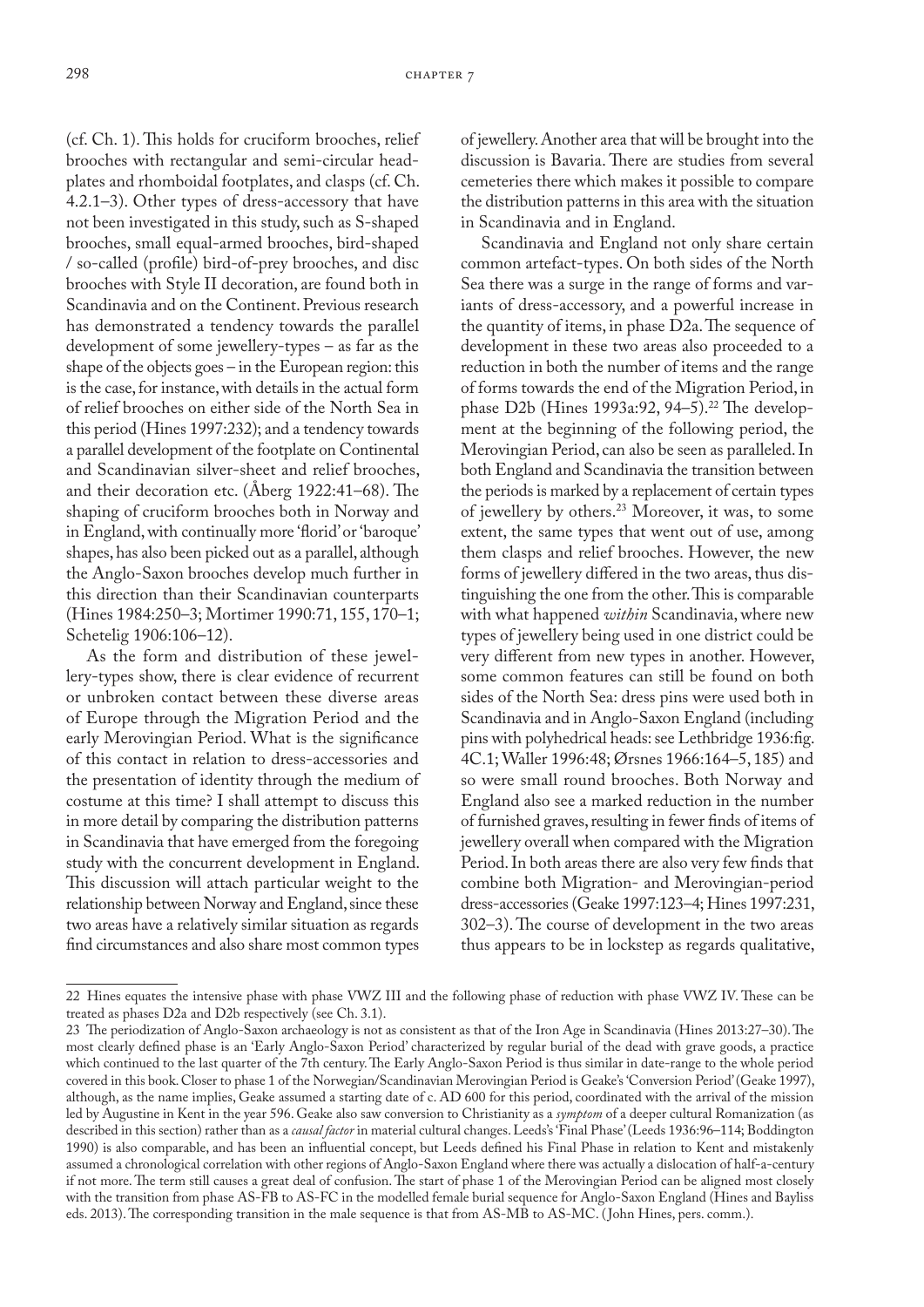quantitative and contextual aspects of the distribution of the items of jewellery.

There is, meanwhile, one more common feature in the distribution patterns of jewellery in Scandinavia and Anglo-Saxon England. In the Anglo-Saxon area similar trends have been observed as those demonstrated for Scandinavia (cf. Ch. 5.1–3) with regard to how the geographical distribution of the jewellery develops during the Migration Period and into the beginning of the Merovingian Period (Dickinson 1991:55–60; Hines 1997; Mortimer 1990; 1993:122; Nielsen 1997b; Røstad 2001; 2003; Sørensen 1999:71– 7; Åberg 1926:29–31; 1953:30). The Anglo-Saxon area of England can be subdivided into three 'areas of concentration' that are distinguished by their use of specific types or variants of jewellery. These areas have traditionally been labelled 'Anglian', 'Saxon', and 'Jutish' or 'Kentish', on the basis of comparability between the distribution maps and Bede's account of where these three groups settled when they invaded Britain around the middle of the 5th century AD (Hills 1979:313; Hines 1984:6–14). The ethnic attribution or identification of the dress-accessories has, however, been a matter of debate, and recent research has led to recognition of the fact that the ethnic situation was far more complex than the historical account might lead one to believe (Hills 1979:313, 316; Hines 1984; 1993a; 1994; 1995; Martin 2015; Nielsen 1997b; Pohl 1997; Røstad 2001; 2003).

The differentiation of these three areas, moreover, is *not* identifiable in the first phase of the Migration Period. The regions in fact gradually become distinctive from the late 5th century on to the end of the Migration Period. This separation comes about through a *process of polarization*, which results in an increasing marking of difference between these areas. This was brought about primarily through the use of jewellery, a component of costume linked to the female dress (cf. Ch. 2.2.1). The process of polarization can be interpreted as an expression of how people from many different cultural backgrounds, including some from Denmark, Sweden and Norway, and from various parts of the Continent (probably including, for instance, Franks and Frisians as well as Angles and Saxons), alongside a Romano-British population, participated in the formation of new, regionally associated, group identities (Hamerow 2005; Hines 1995; Røstad 2001; 2003; see also Martin 2015, coming to similar conclusions). At the beginning of the phase AS-FC, equivalent to the Merovingian Period, most

of the types of jewellery that had helped to distinguish the areas from one another were discontinued, and the same types of jewellery came into use over practically the entire area of early Anglo-Saxon England (Carver 1999:25, 30–6; Geake 1997:123, 126, 130, 133; Hines 1995:83; 1997:302–3; Hyslop 1963:190–1; Vierck 1978a:255–6). This resulted in the erasure of the boundaries between the three areas.<sup>24</sup> This change may represent a shift in focus and mentality in accordance with which the construction of the foundations of a common Anglo-Saxon identity became important (Geake 1997:125–36; Hines 1994; 1995:83; Røstad 2001; 2003).

If we compare the development in the Anglo-Saxon area with the changes that have been demonstrated in the context of Scandinavia (cf. Chs. 4.2.1–4.3.1 and 5.1–3), it transpires that the differentiation of the three regions within early Anglo-Saxon England began around the same time as did that of the massive marking of regional groupings in Scandinavia. The process of polarization in England was underway and grew in intensity in the last quarter of the 5th century – around the date that Style I was introduced – and on through the Migration Period (Røstad 2001:63–70, 80, 108): that is, from around the beginning of phase D2a and on into phase D2b. The most intensive phase of marking was, as has been noted, simultaneous in both areas. The manifestation of regional groupings thus took place in parallel on both sides of the North Sea in the Migration Period, and it was also to some degree the same types of dress-accessory that were used for this marking: relief brooches, clasps and cruciform brooches (but also, in England, Anglo-Saxon types of jewellery that do not occur in Scandinavia, such as 'saucer brooches'). The changes in the geographical distribution patterns found at the transition to the Merovingian Period also have much in common. Distribution at the beginning of the Merovingian Period is characterized in both areas by the fact that common types of jewellery or costume were in use in areas which one could formerly differentiate through their use of different types and/or variants of dress-accessory. The marking now came primarily to reflect group identities that were shared amongst populations over larger areas: i.e. super-regional group identities. Similarly to what we see in Norway, in Anglo-Saxon England the foundations of a super-regional identity, cutting across political units, were constructed. At the end of the 6th and around the beginning of the 7th centuries, contemporary with the advance of costume

<sup>24</sup> Some reservations have to be made in the case of Kent, where in addition to the common Anglo-Saxon types there were certain distinctively 'Kentish' types of jewellery of the late 6th century (Geake 1997:123–5; Leeds's 'Kentish phase' – 1936:59–78).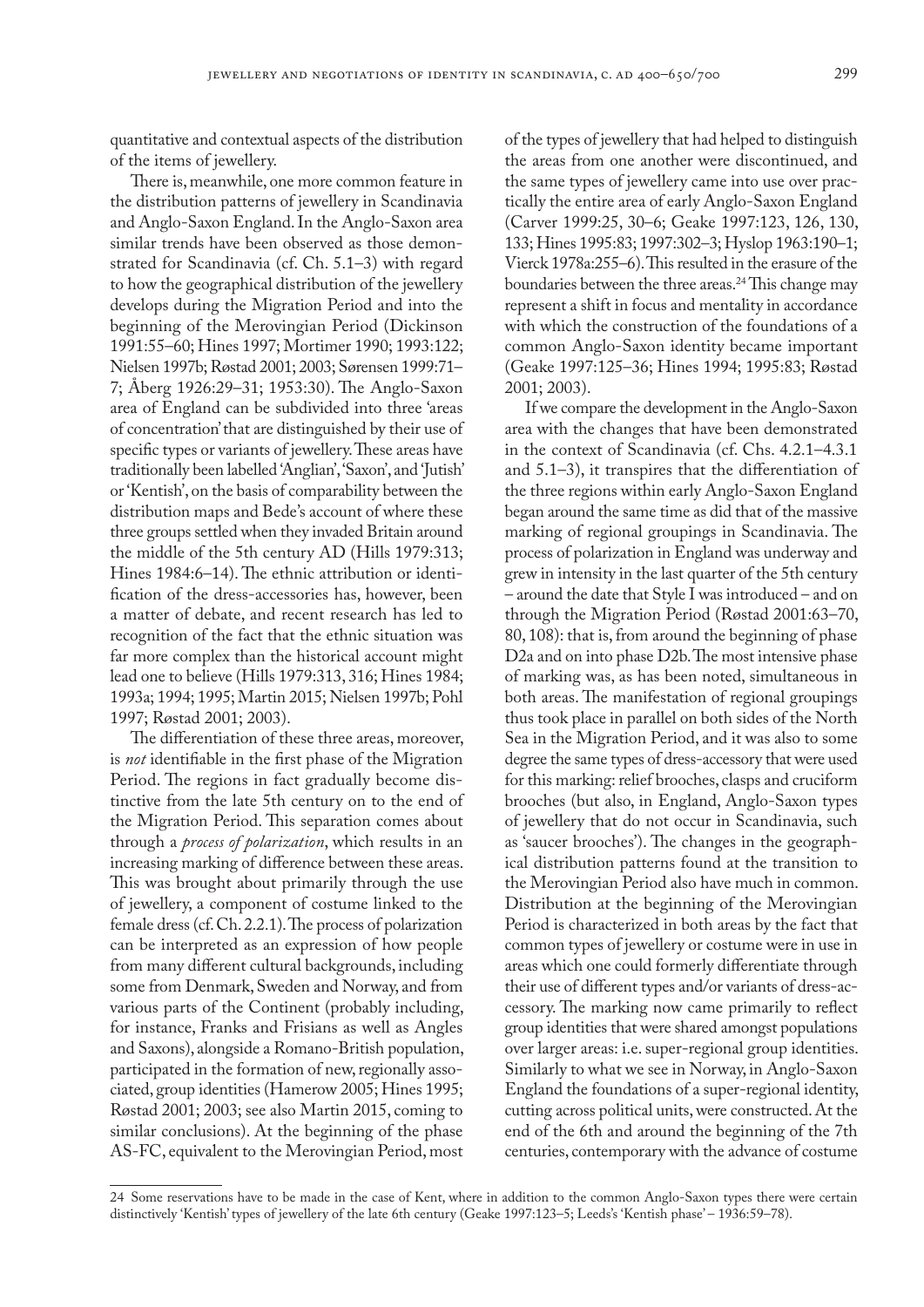manifestation of the super-regional identity, England was divided into a range of minor kingdoms (Bassett 1989:26; Blair 1977:27–8; Hamerow 2005; Yorke 1990:9–15, 157–62). These political borders, however, are *not* visible in the archaeological evidence of jewellery (Geake 1997:126, 130, 133; Hines 1995:83).

Hines (1993a:88) drew attention to the existence in the Anglo-Saxon area of a desire for 'material-cultural sameness…with folk 400 miles across the sea in Norway' in the Migration Period (cf. Ch. 2.2.1). This need appears, as Hines stressed, to have been related particularly to clothing or costume. In both areas, costume functioned as a medium for the manifestation of identity (cf. Chs. 1, 2 and 6.2–6.6; for England, see Dickinson 1991:40; Geake 1997:107; Hines 1993a; 1994:52–4; 1995; 1997; Martin 2015; Røstad 2001; 2003). It may concurrently appear as if the need for similarity in costume was associated with a level of identity that was shared between these areas, and that this expressed the existence of a common North Germanic/northern European identity. This identity was supported by the use of the same artefact-types, such as cruciform brooches, clasps, and relief brooches with rectangular headplates and cross-shaped footplates.

A potential North Germanic/northern European identity of this kind could take different forms in different contexts and with different populations. This can be illustrated through, for instance, the distribution of cruciform brooches and of clasps in north-western Europe, which are partially but not entirely congruent. When the courses of development in this period in Scandinavia and in England are compared, as already noted, strikingly parallel trajectories appear. Even though development proceeded similarly in the two areas, this does not mean that it took place at the same time – in the sense that the absolute chronology is the same. I would propose, nonetheless, that this parallel development in Scandinavia and the Anglo-Saxon area cannot be accidental, but must be due to the fact that the situations in the separate regions exercised reciprocal influence on one another through the ongoing contacts that have been demonstrated between these areas. This is valid whether or not there was a chronological 'dislocation' between them. The ethnic discourse and the negotiation of cultural identity between these areas appear to have been maintained throughout this period. The cultural or ethnic costume dialogue was influenced by the cultural encounters that took place, and at the same time through changes in social structure in both areas. Both these factors contributed to a gradual change of the context of ethnic negotiation.

The comparison of the distribution patterns of Norwegian and Anglo-Saxon jewellery thus shows that there is a connection in terms of how costume manifestations in these two areas developed in the course of the period under investigation. An ethnic study of several cemeteries in Bavaria (Hakenbeck 2004; 2006) reveals that there were similar tendencies in respect of how female dress manifested ethnic group-membership in this distant (from a Scandinavian viewpoint) region too. I shall now therefore explore the situation in Bavaria in greater detail.

At the beginning of the Migration Period (which means around AD 450), the situation in Bavaria was rather different from that in Scandinavia in that the range of jewellery and dress-accessories was characterized by a varied selection of types with a range of different ethnic associations – including 'Roman', 'Scandinavian', and Frankish/Alemannic and Thuringian associations. In the course of the period, the typical four-brooch costume (which ideally would include four brooches, but did not always do so) came into use. This form of dress, together with Frankish/ Alemannic types of dress-accessory, dominated the remainder of the Migration Period, but there is nevertheless quite a large presence of other 'ethnic' types of jewellery. These, however, were practically always worn in accordance with the local practice in respect of the positioning of the items on the costume. At the same time a *local identity* was marked in two different areas within Bavaria, through how the brooches were positioned on the dress (as noted in Ch. 2.3 and illustrated in Fig. 2.3): either in a vertical line, or with two symmetrical pairs placed horizontally one above the other. Close to a date which coincides with the transition to the Merovingian Period in Scandinavia, the different local four-brooch costumes were superseded by a common single-brooch costume over the entire region. At this point the number of graves containing jewellery also falls, and the items of jewellery become more simple in form. The bow brooches of the Migration Period give way to round disc brooches. At the same time, Byzantine influence also appears in the jewellery fashion. This development was gradual, but the change involved the distinguishing of local or regional groupings during the Migration Period, and emphasis upon a super-regional 'Bavarian' identity at the beginning of the phase that can be considered equivalent with the Merovingian Period of Scandinavia (Hakenbeck 2004; 2006:121–42, 159–61).

The course of development in Bavaria is remarkably similar to that in England at the same period (cf. above), and the Anglo-Saxon distribution patterns have, as has been shown, major similarities with those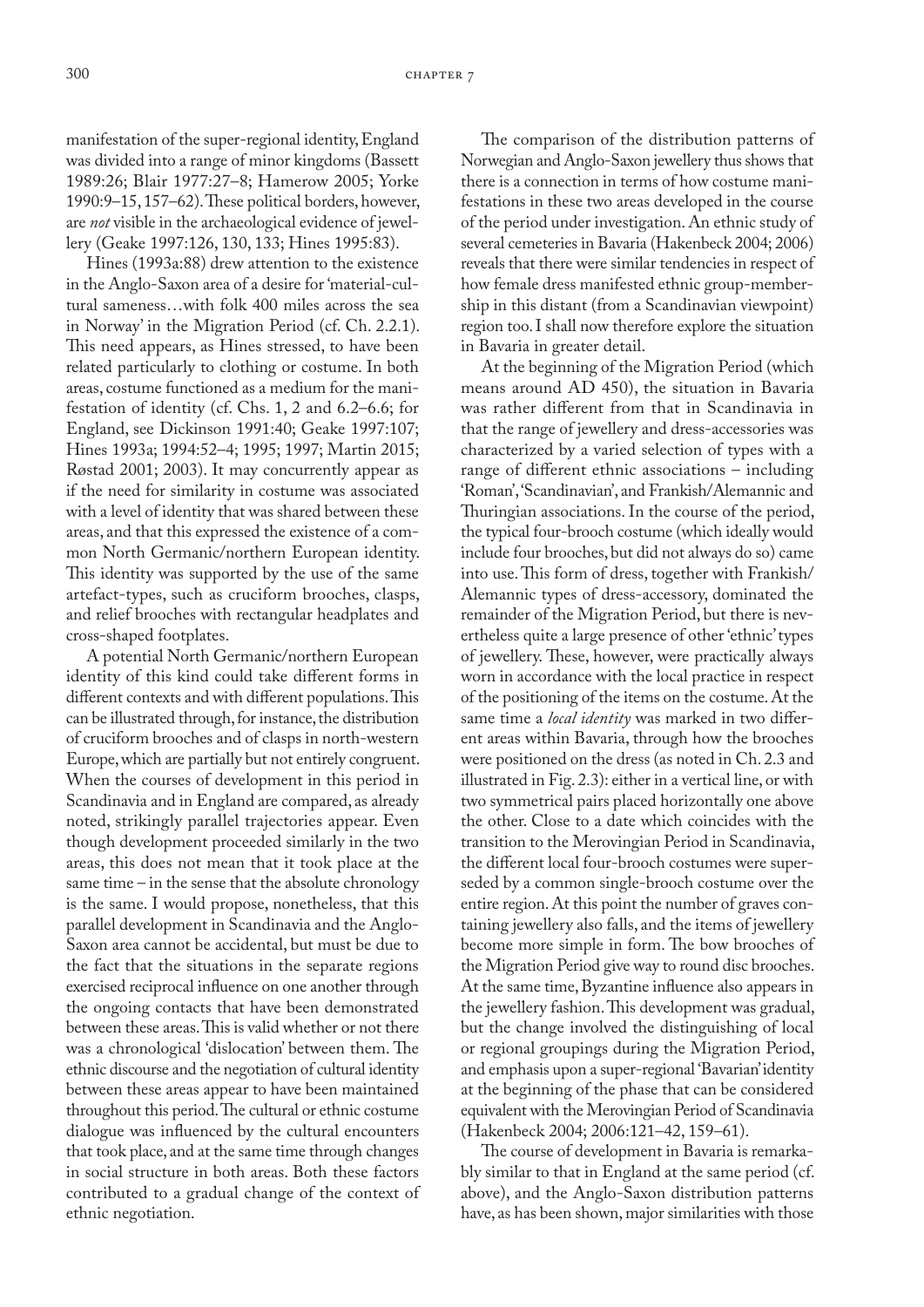in Scandinavia. Something, however, that differentiates between Scandinavia on the one hand and England and Bavaria on the other is the fact that the latter areas adopted forms of jewellery that were 'imported' or which imitate/copy jewellery found in a different area geographically and at an earlier date. These are used throughout the Migration Period. On the basis of a mixture of types of jewellery of different geographical origins, and the combination and positioning of the items on the costume, it has been argued that the dress-accessories in Bavaria and England allude to the culturally composite populations' (real and/or legendary) cultural and 'ethnic' areas of origin (Hakenbeck 2006:226; Hamerow 2005:268–70; Hines 1984; 1993a:92; 1994; 1995; Røstad 2001:79; 2003:13). No similar pattern can be demonstrated in Scandinavia, however. Nevertheless, this difference cannot be accepted uncritically as evidence that the populations on the Continent and in England were polyethnic, or multicultural, while the inhabitants of Scandinavia had a homogeneous demographic background. The difference may, instead, manifest a distinction regarding which cultural and material features were emphasized when the different populations alluded to their cultural backgrounds.

A polyethnic background appears from such a perspective as having been of greater significance on the Continent and in England than in Scandinavia. In both England and Bavaria, these types of jewellery with diverse 'ethnic' connotations were used over a period of around a century, starting in c. AD 450/475 (Hakenbeck 2006:226; Røstad 2001:79–80; 2003:12–13). This implies that the material ethnic manifestation had some significance in the different cultural constellations. The continuing emphasis on cultural background through the use of the range of dress-accessories can be interpreted as showing that cultural and ethnic association with particular areas was socially important.

Another phenomenon common to England and Bavaria (and indeed the Frankish area in general: Hakenbeck 2006:99–106; Owen-Crocker 2004:128; Schulze 1976; Vierck 1981) is a form of Byzantine or 'classical' influence on the range of jewellery of the

early Merovingian Period.<sup>25</sup> This is different from the situation in Scandinavia, where there is no or very little such influence.26 The influence has been read by some as a sign of a Roman 'renaissance' (Geake 1997) while others would emphasise Byzantine inspiration. Irrespective of how the details of this cultural manifestation took shape, it is a matter of importance that this classical-Byzantine affiliation seems to come into focus from around the beginning of the Merovingian Period (Geake 1997; Hakenbeck 2006:225; Hines 1995:83; Hyslop 1963; Owen-Crocker 2004:128; Schulze 1976:149–50, 157; Vierck 1981:65–70, 83–94). Perhaps we can here glimpse the germ of the cultural distancing that gradually emerged between Scandinavia on the one hand and England and the Continent on the other. This distancing appears to have intensified from around the year 700, and continued into the Viking Period (cf. Myhre 2003:93; Nielsen 1991:147, 151). The contrast could express there having been a cultural realignment towards Byzantine culture on the Continent and in England, while Scandinavia distanced itself – by *not* adopting the same cultural features (Owen-Crocker 2004:128). It is possible that this Byzantine influence can also be linked to the whole Byzantine cultural complex, including Christianity, and to the close connection there was at this date between the Church and royal houses over much of the Continent and in England (Blair 1977:211; Geake 1997:133–6; Hakenbeck 2006:113–44; Scull 1993:76; Yorke 1990:173–5; 2003:187–95). The cultural dispositions developed, in this respect and others, in different directions in Scandinavia and in the other two areas discussed here, England and Bavaria, and this is possibly what the evidence of the jewellery reflects.

The social or historical context was not the same in Scandinavia, England and on the Continent. It is still possible to identify similar tendencies in a political development that was greatly affected by rivalry between several petty kingdoms, through which some gained hegemony only to lose it again, with the trend moving in the direction of ever greater centralization of power (Bassett 1989:26; Blair 1977:27; Geary 2003:136–9; Hamerow 2005:280–8; Stenton 2001:32– 94; Yorke 1990:9–15, 157–62). The comparison of the

<sup>25</sup> This applies to other artefact-types as well, for instance Byzantine luxury goods and prestige objects (imported or imitations) that were adopted by leading households all over Europe (Pohl 1991:48).

<sup>26</sup> Vierck (1981) argues that there was such influence in Scandinavia, but I believe there is a fundamental difference in this from what is seen on the Continent and in England, since it is far less conspicuous in the range of jewellery. Some Byzantine influence can, however, be said to emerge in the southern Scandinavian 'bead collars' of the early Merovingian Period (see, e.g., Vierck 1981:Abb. 17,1). Vierck (1981:99) referred to Arrhenius (1960b) in connection with the Scandinavian bead sets, but Arrhenius (1960b:75–6, 83–7) referred to Anglo-Saxon parallels for specific types of beads or brooches. John Ljungkvist (2010) has demonstrated the presence of some artefact-types that are attributed to Byzantine influence in Scandinavia. The finds are however quite few and sporadic in the first phase of the Merovingian Period and are primarily restricted to the Mälar region.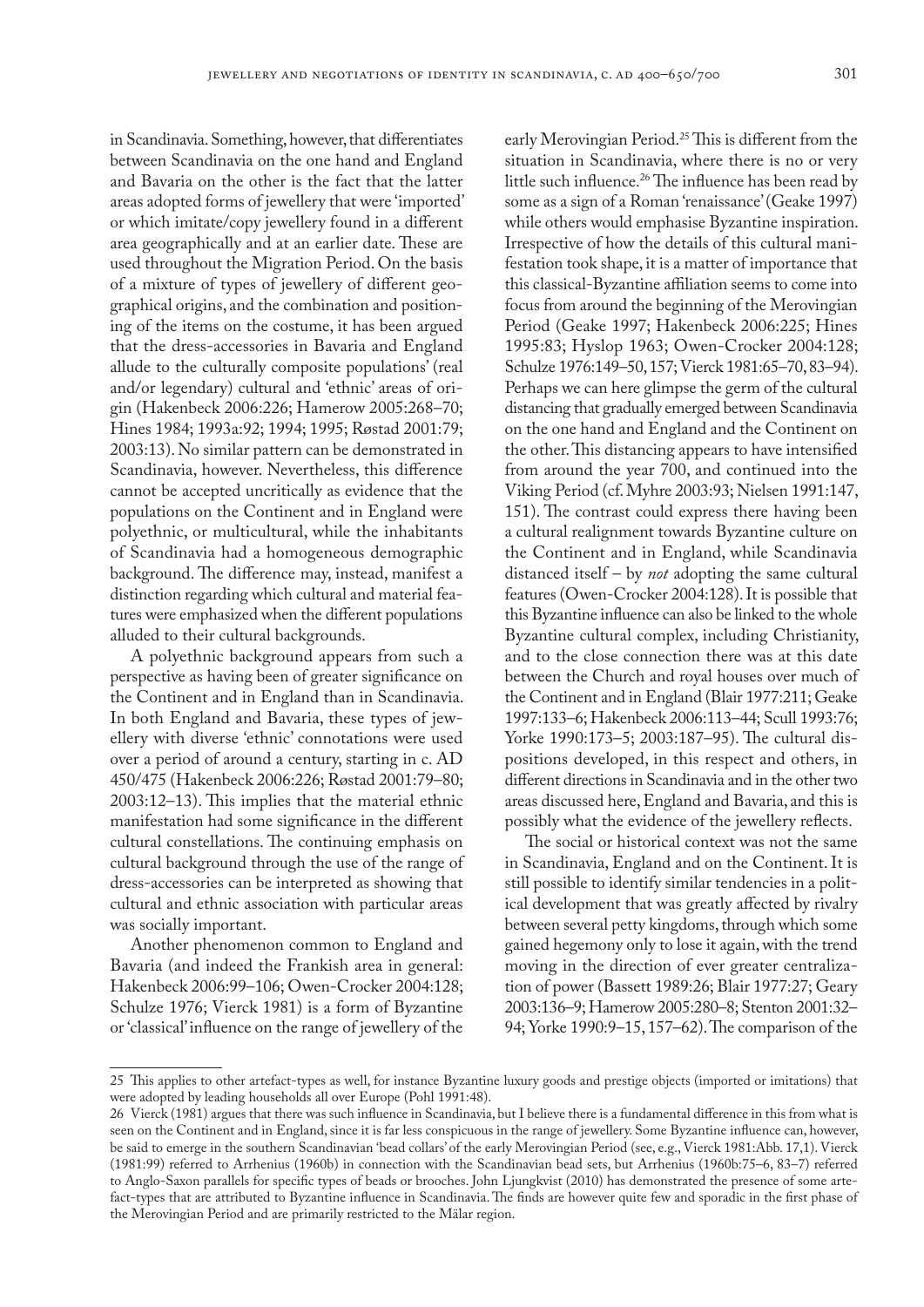distributions of the jewellery in the three different areas provides insight into the complex ethnic and cultural *interplay* which, in all probability, was found over a wide European context in the Migration Period and at the beginning of the Merovingian Period. At one level there was local or regional negotiation of group identity between different areas within Scandinavia; at another level identity negotiations could generate communication of cultural affiliation, and of cultural distancing, in a trans-regional discourse, and this could extend across the North Sea and probably also to areas to the south on the Continent. The distribution patterns indicate that there were dialogues of identity at such a trans-regional level. The cultural and/or ethnic groupings were reproduced and transformed through participation in this multidimensional social discourse, and the diverse categories must be understood on the basis of the dynamic which the constantly maintained communication through costume brought about.

### **7.2 SUMMARY: CHANGING DIALOGUES OF IDENTITY**

The investigation of the social and historical contexts of the distribution patterns of the jewellery has revealed factors that show how the female costume played a functional role as part of a comprehensive and complex discourse concerning identity. This discourse ran in parallel at many levels. At one level, there were wider internal ethnic discourses in parts of Scandinavia: for instance with respect to the relationship between Saami and Germanic/Norse culture. In this context, the significance of costume manifestation appears to have grown from the end of the Migration Period and around the transition into the Merovingian Period, as the ethnic boundary lines between the different cultures seem to be emphasized more, or at least in a different way from before. It is possible, too, that costume was given a role in the formation of a hybrid or 'creolized' Saami-Germanic/Norse grouping within the South Saami area around this date. On another dimension, the negotiations were concerned with the reproduction of different local or regional groupings within the Germanic/Norse culture. The focus in the manifestation of these groups is continually changing, and yet certain 'core areas' appear to remain over longer periods: for instance Lofoten/Vesterålen and the Helgeland coasts, Jæren, the Mälar region, and Jutland. Parallel with this persistent communication of local and regional ethnic group membership, several

super-regional or pan-Scandinavian identities are manifested in various ways throughout the Migration Period. Moreover, adding in the distribution patterns of Anglo-Saxon and Bavarian jewellery indicates that more extensive European connections were involved in the experience and signalling through costume of cultural affiliation and distance, in both the Migration Period and the early Merovingian Period. In the case of this latter line of connection, one may, however, note a hint of a 'parting of the ways' at the beginning of the Merovingian Period in that the identity that was articulated by means of jewellery associated with female dress in several parts of western Europe (including England and Bavaria: cf. above) made play of classical or Byzantine models.

The exploration of the historical context shows that there was also a dynamic between the formation of units of political power and the (re)production of ethnic and/or cultural groupings throughout the period under study. This does not mean, though, that there was a fixed or constant relationship between these different social categories, resulting in them remaining identical phenomena vis-à-vis one another. The relationship is expressed rather in political development appearing, in some cases, to have affected the cultural manifestations. This happened through the formation of political units influencing or contributing to the shaping of cultural or ethnic groupings. This sort of dynamic can be discerned in the contexts of southern and western Norway, where local and regional socio-political groupings, which were apparently already present around the end of the Late Roman Iron Age and the transition to the Migration Period, only become ethnically 'meaningful', and effective and dominant in costume manifestations, in the two last phases of the Migration Period.<sup>27</sup> At the same time, it would appear that the systematic communication which was being maintained through costume manifestations was able in other cases to have a reciprocal impact on the political context, through ethno-cultural entities providing the foundations for the clustering of political constellations, as in Anglo-Saxon England (cf. Ch. 7.1.3 above) and in the 'Norwegian' context (cf. below). In both of these areas, it seems that a common, super-regional, cultural and/or ethnic identity was being formed at a date when the political situation was still dominated by the existence of a series of minor kingdoms.<sup>28</sup>

The spatial, contextual and chronological distribution patterns of the jewellery show that there was

<sup>27</sup> Hakenbeck (2006:223) argues that a political consolidation in Bavaria influenced the formation of a common ethnic identity.

<sup>28</sup> The same may be the case in Denmark, although the course of political development here is, as noted above, a matter of discussion.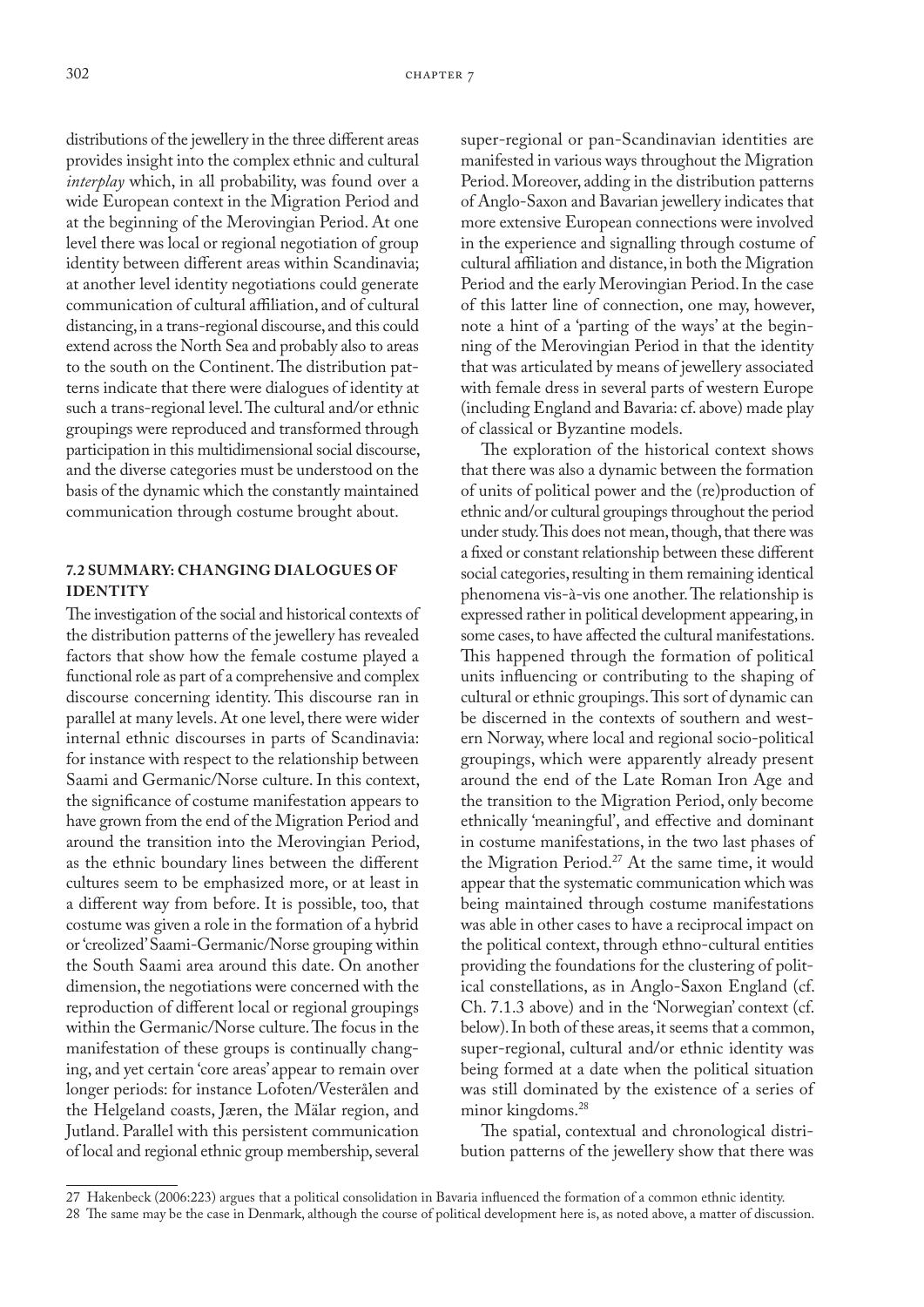probably *no* simple, linear development leading from a multiplicity of small 'tribes' with different identities to the clustering of larger areas through the assimilation of the various populations into a common cultural and political grouping. On the contrary: we can see the opposite sequence in the Migration Period in that the *beginning* of the period was characterized by the reinforcement or manifestation of group identities at a very general level where the identity – or, more precisely, the identities – that were expressed at various levels or steps and in different areas appear to be common over larger areas of Scandinavia. In the course of the period more and smaller regional and local groupings come to be distinguished in the jewellery evidence. This does not, however, exclude the possibility that such regional groupings were also in existence at the beginning of the Migration Period; rather that they were not articulated in the archaeological evidence of dress-accessories. Ingrid Ystgaard (2014:285, 296–8) has also shown that there was a similar development in the case of warfare of the period: in the Roman Iron Age and the beginning of the Migration Period, it was oriented to a super-regional level, while towards the end of the Migration Period it was marked more and more by regional and local struggles.

However, narrower regional groupings were emphasized in the medium of costume to a greater extent as the Migration Period went on, and the articulation of these reflects a shift in focus in terms of the communication of cultural and/or ethnic identity. The distribution patterns reflect the fact that mobility – social and geographical – apparently reached its zenith in phase D2a and gradually reduced over the course of phase D2b, when the groupings seem to have been consolidating (cf. Chs. 6.2–4 and 7.1.1, above). The growing emphasis on regional ethnic and/or cultural groupings may also be linked to a *politicization* of ethnicity that came about in the course of the Migration Period, when ethnic affiliation became an instrument for the achievement of political power over much of Europe (cf. Pohl 1998; Chs. 1.2.2 and 7.1.1). This politicization clearly appears, however, to have been linked to the warrior ideology and the growing multi-ethnic confederations (*Stammeverbände*: see Geary 1983; 2003; Hedeager 2000; Pohl 1998b; Pohl ed. 1998), while the use of costume in signalling that has been examined here is largely restricted to women. How should we understand that relationship? I shall discuss this in the concluding chapter (Ch. 8).

At the transition to the Merovingian Period, the situation was once more dominated by major cultural and ethnic groupings. This development may reflect a change in strategy concerning cultural distinction (cf.

Pohl 1998b:5). After a period in which smaller regional groupings had consolidated, and therefore probably no longer needed to be articulated as assertively as they had been previously, super-regional identities gained new relevance in a changed political climate, in which the battle for hegemony grew more acute. Some of the groupings of the beginning of the Merovingian Period appear to coincide more or less with areas that at later dates would emerge as early Scandinavian states. Myhre (1982:112) pointed out that a common 'Norwegian' identity probably existed *before* Norway was unified into a political state. Might the distribution of conical brooches represent an early stage in the formation of a common 'Norwegian' identity of this kind? There is no one simple answer to that question, and the sequence of development was also more complex than has been presented here. To begin with, signalling by means of jewellery may, as noted, provide a medium for the presentation of one out of several identities that may be shared within a particular group of people at one level. The same group of people will not, however, necessarily share identities at *all* stages or levels. Secondly, the conclusions drawn here are primarily based upon the signalling of identity through selected dress-accessories that were first and foremost part of female costume. If we added other potential ethnic and/or cultural forms of manifestation, such as expressions of identity through the male costume of the period (cf. Ch. 6.7), weaponry or pottery (Engevik 2007), the picture would look different. Thirdly, a peep into the following periods, the later Merovingian Period and the Viking Period, would also probably serve to nuance any such interpretation. If items of jewellery were used for the manifestation of identity in these later times, as has been proposed (Magnus 2005), the standardization and homogeneity of design of jewellery over pretty much the whole of Scandinavia implies that the reconstruction of a common Scandinavian identity had returned to centre-stage.

The evidence of costume and jewellery suggests that social and cultural/ethnic identity in the Migration and Merovingian Periods was a protean or fluid phenomenon. The focus in the cultural and ethnic discourse is continually shifting throughout the periods. The costume manifestations make various groupings apparent – they come into view, disappear, and in some case re-appear (cf. Heather 1998) in what emerges as the continual negotiation and transformation of identities. From this perspective, later manifestations of a common 'Norwegian' identity might perhaps be said to relate to an identity that was already articulated in the early Merovingian Period through female costume via the use of conical brooches. This identity was shared at